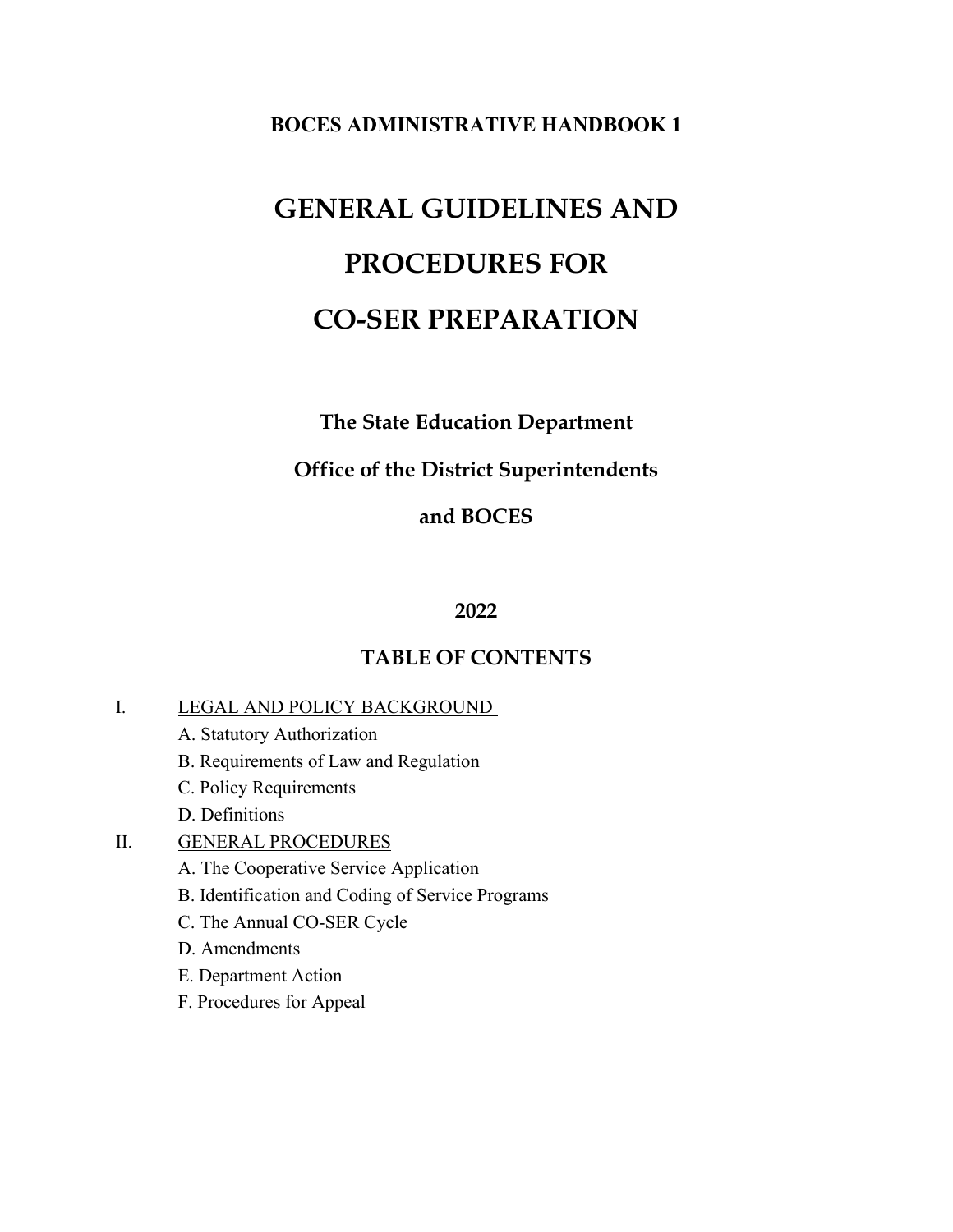APPENDICES:

- A. PREPARING CO-SERS
	- A. Setting Up for CO-SER Preparation
	- B. Career and Technical Education Service Programs
	- C. Special Education Service Programs
	- D. Itinerant Service Programs
	- E. Computer Services
	- F. Itinerant Service Activities
- B. REVENUE CODES
- C. POSITION CODES
- D. COMMENT CODES
- E. SPONSORSHIP AGREEMENT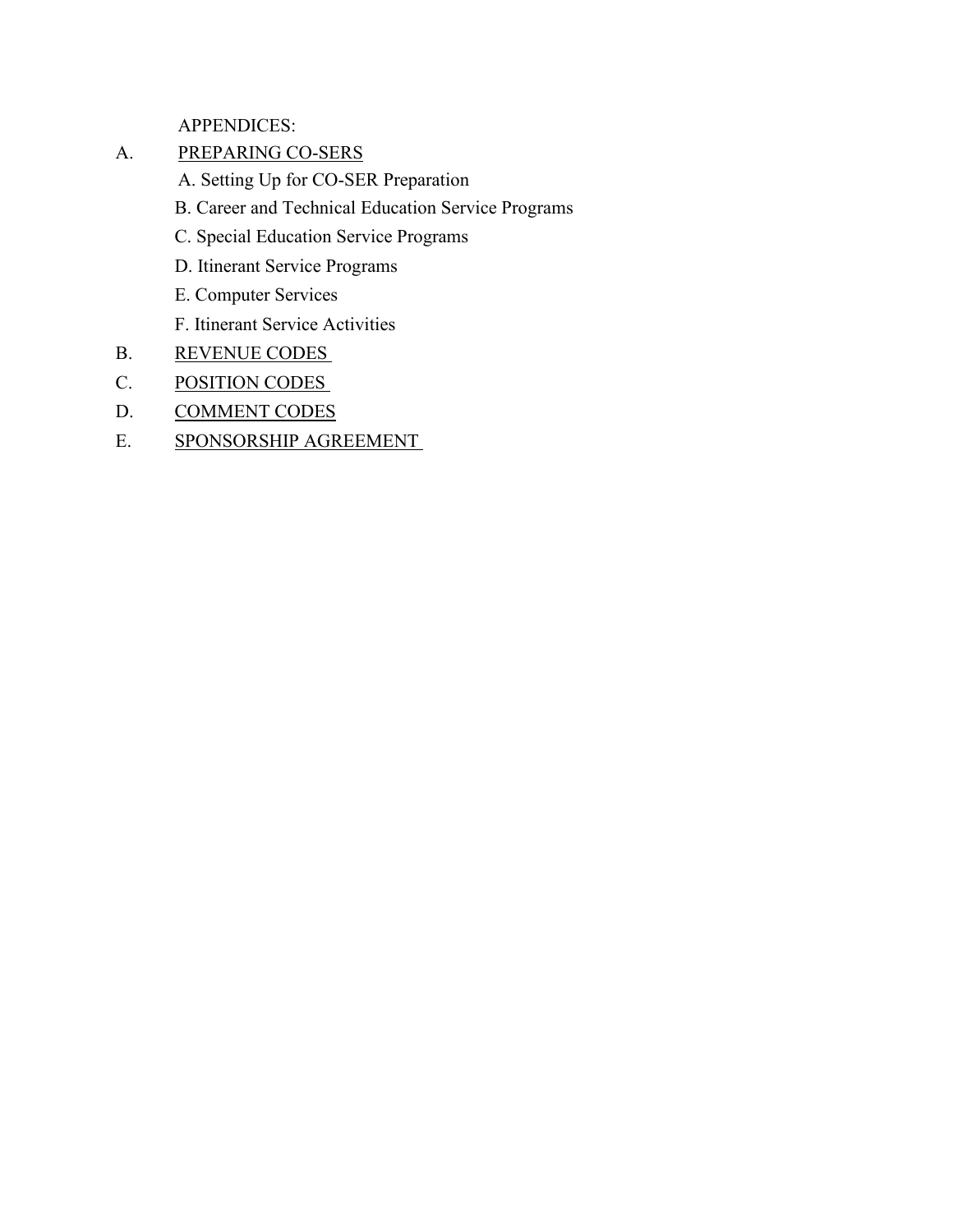# **I. LEGAL AND POLICY BACKGROUND**

## **A. Statutory Authorization**

Education Law Section 1950 established Boards of Cooperative Educational Services (BOCES) "for the purpose of carrying out a program of shared educational services in the schools of the supervisory district…" (1950, (1)). At the request of component school districts and with the approval of the Commissioner of Education, educational services may be provided by BOCES on a cooperative basis (Education Law, Section 1950, (4) (d)). The Board of Regents has further defined the role of BOCES by listing the following as major responsibilities:

- To determine and respond to the educational needs of the geographic area served by the Board and to work with school districts to consider and develop cooperative programs based on their findings.
- To provide services to each participating school district and to be accountable to both the district and the State for the efficient delivery of those services.
- To develop clear operating policies under which requested and approved services will be provided to those districts which select them with the most prudent use of resources.
- To develop appropriate housing and equipment proposals and to encourage necessary voter approval.
- To cooperate with one or more other BOCES for the delivery of requested services when it is appropriate in terms of economy, effectiveness or efficiency.

# **B. Requirements of Law and Regulation**

Any activity operated by a BOCES must meet all current requirements of Education Law, Regulations of the Commissioner, and recognized standards of practice that would be applicable to a school district operating a similar activity, unless the BOCES is specifically excepted.

The following requirements are specifically stated in Education Law and/or Commissioner's Regulations.

- Any function or service supported within the BOCES service budget must be approvable. An application for each General Fund service must be approved by the Commissioner of Education before that service begins. (See statement on special aid projects on page 7.)
- Every service must be provided on a cooperative basis.
- Services provided must be at the request of component school districts.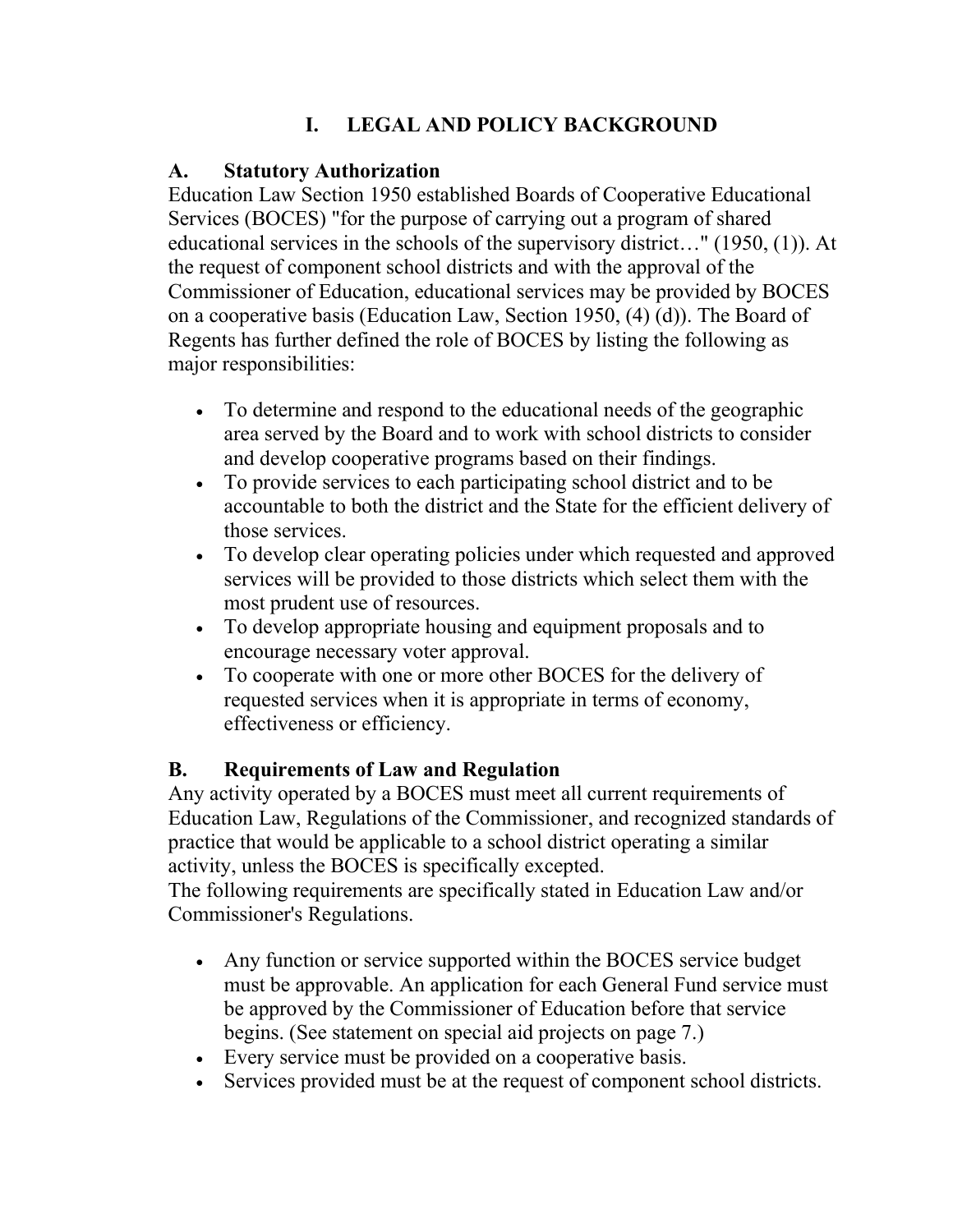- BOCES services are considered an arm of the local school district to supplement, advise, and support the activities and services operated by districts.
- Component districts (users) should be directly involved in the planning and decision making leading to the establishment and operation of shared service programs. A new service should be initiated on the basis of established need, after component districts have indicated interest in, acceptance of, and commitment to support the service.
- Each shared service should be developed on the basis of effectiveness or efficiency as evidenced by one or more of the following circumstances:
	- a. Individual component districts lack sufficient numbers of pupils eligible for and/or interested in receiving the service;
	- b. The program requires high cost or specialized equipment, facilities or staff;
	- c. Operation of the program by the BOCES will result in a lower total cost than individual component district operation; and/or
	- d. Operation of the program by the BOCES will result in improved service to pupils.
- If requests for unanticipated shared services are received subsequent to adoption of the BOCES budget, an amended or additional CO-SER must be submitted for approval. A statement shall be submitted to the District Superintendent from the Superintendent of each school district requesting the additional shared services that funds are available to pay for the district's share of the cost of such service.
- The BOCES may request approval of services for which no BOCES aid is claimed. To be approved, such service shall:
	- a. meet all applicable requirements of the Education Law and Commissioner's Regulations.
	- b. be part of a program of services created in response to a formal request by one or more eligible recipients; and
	- c. be more effective than services provided by an individual component or other eligible recipient.
- BOCES may receive tuition for adults, including staff development or other charges to participants (cost of uniforms, tools, etc.) not included in a free and appropriate education, by means of credit card payment.

# **C. Policy Requirements**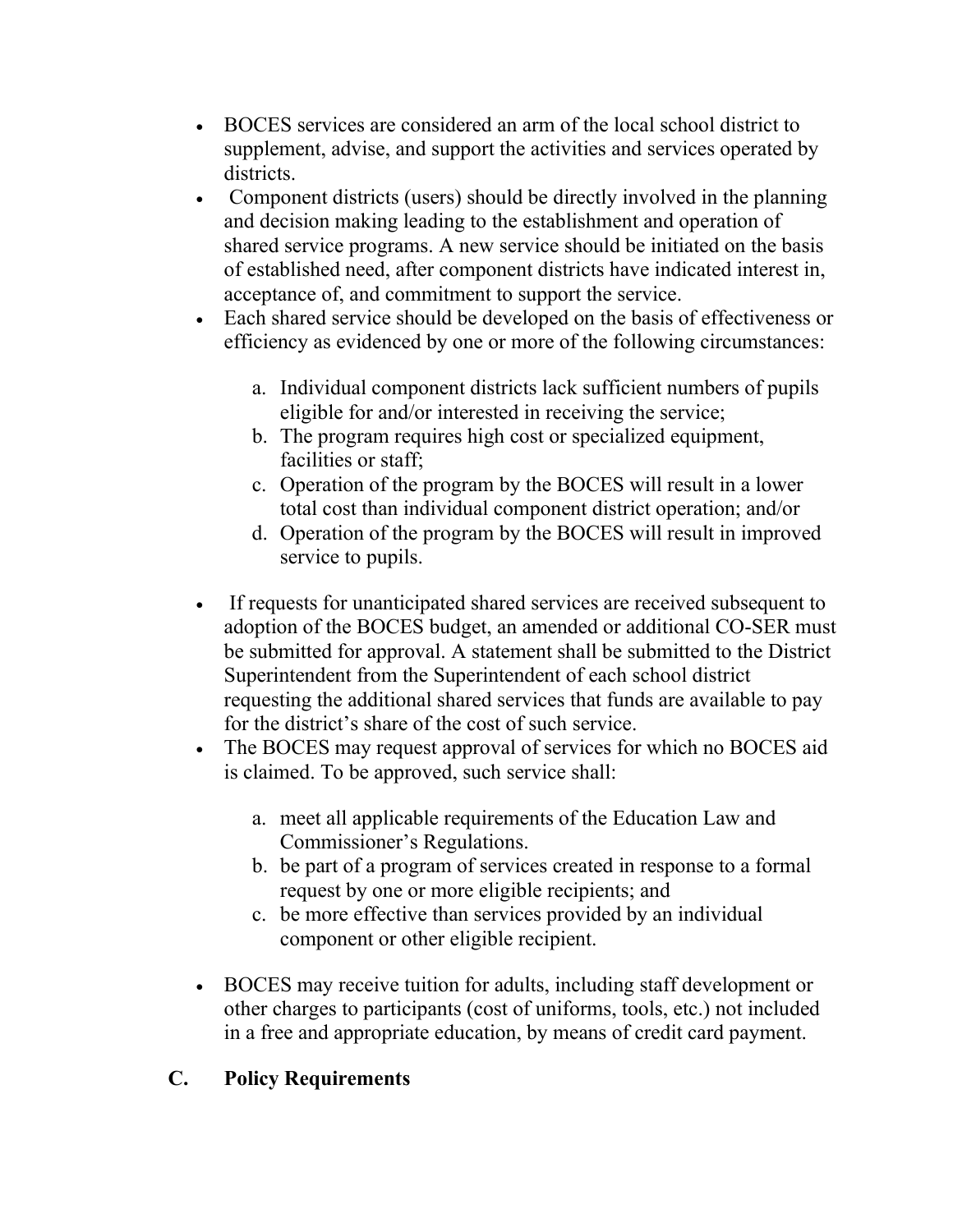Policies regarding BOCES services are developed following interpretation of Education Law and Commissioner's Regulations. The policy statements affecting approval and aid of BOCES services are listed below:

- Approval of BOCES Services
	- a. The District Superintendent may propose services for which there are no established criteria or guidelines by contacting the Office of Educational Management Services for support and guidance.
	- b. A person may not be employed by both a BOCES and a school district for the same contract period.
	- c. Each service is approved for one year only and acted on annually by the Office of the Educational Management Services with advice from appropriate program units as needed. All services are subject to review as deemed appropriate. The Department will consider phasing in and phasing out of programs where there may be effects upon services to children.
	- d. Major area programs, such as career and technical education and educational technology services, should be developed through involvement of component districts at the technical and executive levels, particularly during the phases of planning, monitoring, and evaluation.
	- e. A district requesting an aidable or duplicated, non-aided service to be provided on the basis of a cross-contract with another BOCES other than its own must be included on a CO-SER from both the receiving and providing BOCES. The established form for crosscontracting should be used. Non-aided, non-duplicated services may be provided to a district from another supervisory district without establishment of a cross-contract from the receiving BOCES. Such service should be included on the providing BOCES CO-SER listing the district as a non-component.
- Aid for BOCES Services
- a. Each aided service must be operated on a shared basis.
	- i. A service rendered to a single district is not considered a shared service.
	- ii. A service shared by school districts in two or more BOCES must originate with one BOCES and be secured through cross-contract by other BOCES.
	- iii. Sharing is established by BOCES employees delivering a service to two or more districts either at the same time (concurrently) e.g.,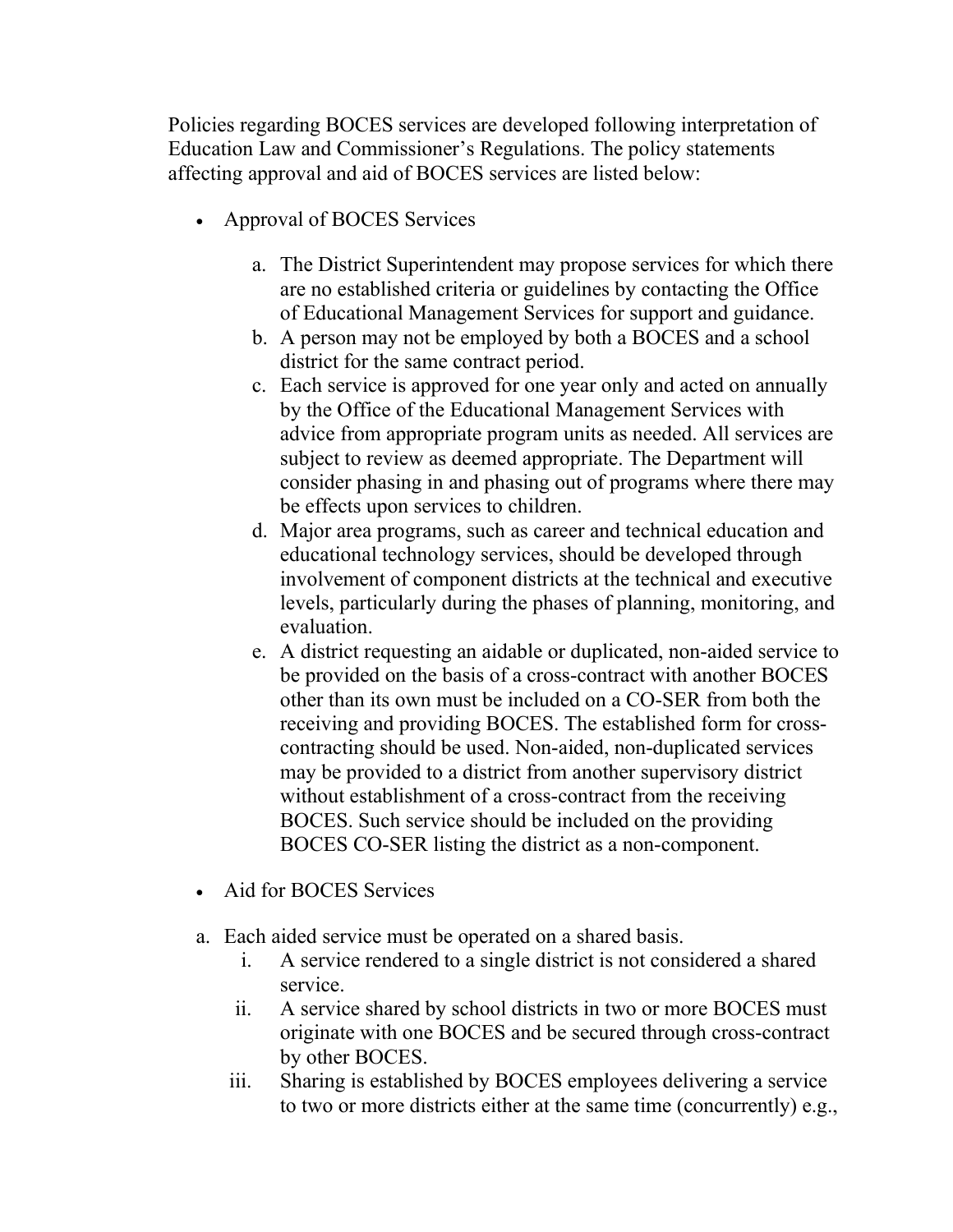career and technical education, or one after the other (successively) e.g., itinerant services.

- iv. Neither BOCES, in designing a program, nor a district, in receiving a program, may establish preconditions for the delivery of a service which will restrict sharing.
- b. To justify approval for BOCES aid, services provided must meet or exceed instructional or budgetary standards. It is particularly important that teachers and other professional employees of BOCES be subject to the same requirements for certification as if they were employed by school districts. Also, physical facilities essential to providing a satisfactory environment for the proposed service must be available and meet Department standards and requirements.
- c. Services provided by itinerant or other district-based personnel must meet the following criteria to be eligible for aid:
	- i. A single district is limited to aid on three-fifths (60 percent) of a person's time.
	- ii. The program must be shared by two or more districts or a district and BOCES. Sharing with BOCES means sharing with a BOCES service supported by General Fund revenues from two or more districts (non-grant funded). It is possible that in instances where a teacher has dual certification, the teacher may be placed in one certification area and teach in another certification area in a second district.
	- iii. Any exception to sharing of staff by two or more districts or a district and BOCES requires submission of a rationale for BOCES providing the service, and special approval, based on the rationale. Under no circumstances is it acceptable for an individual to be employed part-time by both BOCES and a school district if the employment results in the individual serving a single district exclusively.
	- iv. BOCES staff provided to districts on an itinerant basis (district determines the specific job tasks and supervises their completion) are to:

Be certified; and/or Possesses training/experience not easily duplicated; and/or Be used as coordinators or managers

d. If a district receives more than 60 percent of a central or area service, the circumstances will be reviewed on a case-by-case basis.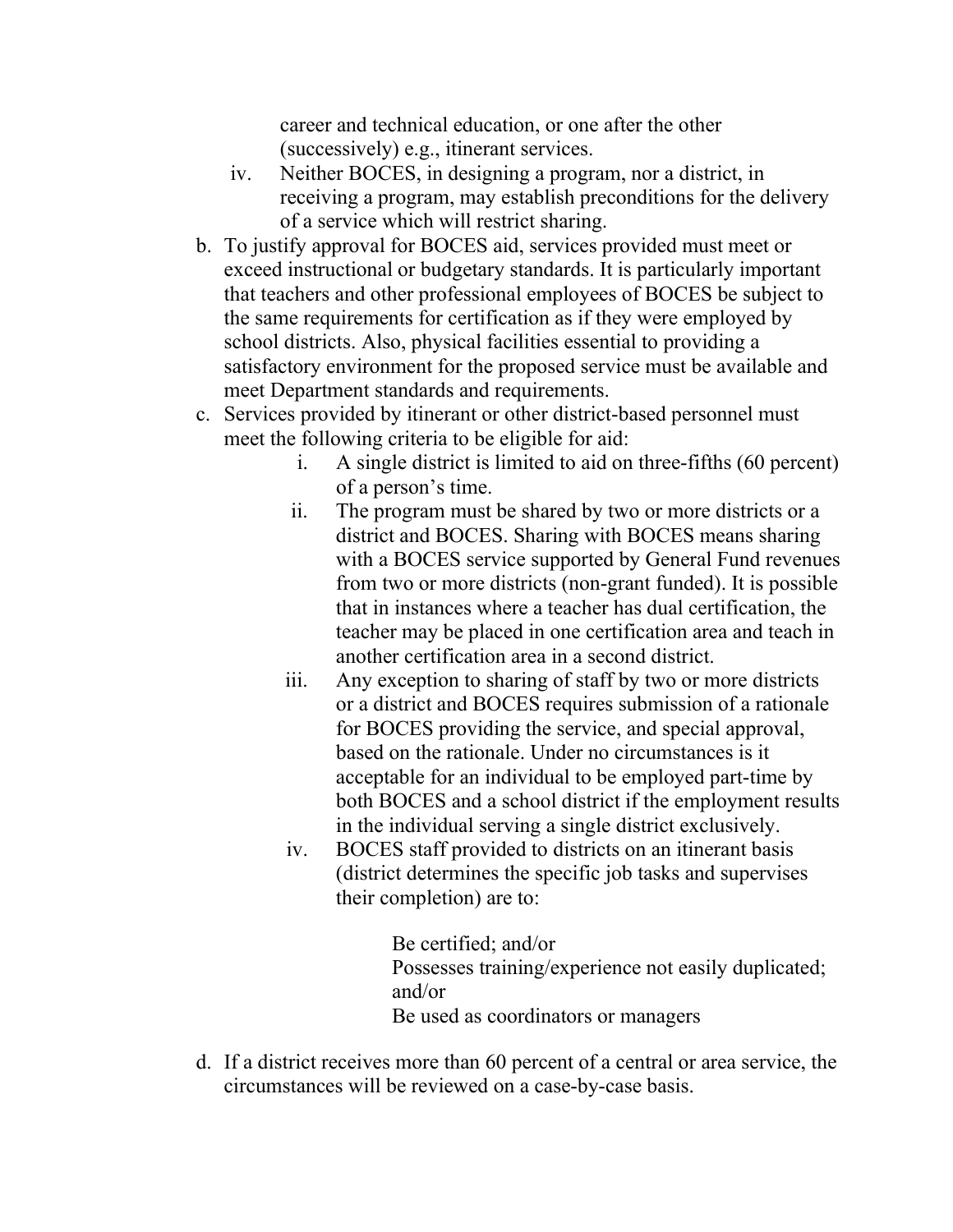- e. Aid on BOCES services is authorized by an approved, aided service application (CO-SER) for service to component districts. In the case of CROSS CONTRACTED service where service is provided by one BOCES (provider) to another BOCES (receiver), the providing BOCES requests CO-SER approval to provide service to the receiving BOCES. The receiving BOCES requests CO-SER approval and aid for each component district which requests the service.
- f. In limited instances, BOCES may contract with public agencies and independent colleges for part-time personnel where such service is in support of a BOCES-operated program, where full-time personnel are not needed or available, where part-time personnel are not available or where part-time employment in BOCES would affect the full-time employment status of individuals. Such contracting arrangements may only be done with prior approval from the State Education Department, and require submission of a rationale by the District Superintendent.
- g. Use of consultants, on a short-term basis, will be approvable where qualified staff are not available and where their use does not supplant those aspects described as part of a BOCES-operated service.
- h. BOCES services which have as a primary purpose the provision of equipment or supplies for district use require that such equipment or supplies be shared by two or more districts during the fiscal year, e.g., instructional materials development.
- i. BOCES services which provide equipment or supplies for district use in support of a service shall be eligible for aid if district placement is necessary to the delivery of an approvable, aidable service, e.g., instructional technology.
- j. BOCES may provide, with prior approval, pilot activities to one district for up to two years with aid where such pilot is to provide BOCES with information, lacking from any other source, about the technical effectiveness of new applications and procedures. Demonstration projects designed to determine district interest in expansion or replacement of current service options are not considered to be pilots and require a minimum of two districts to provide service with aid. Both pilot and demonstration projects require compliance with Criteria/Guidelines.

## **D. Definitions**

**Activity:** An activity is the means by which a BOCES service program is provided to school districts. The title assigned to each activity and the standards for approval of each activity are included in the web-based [CO-SER Criteria](https://eservices.nysed.gov/srr/ccgs_welcome)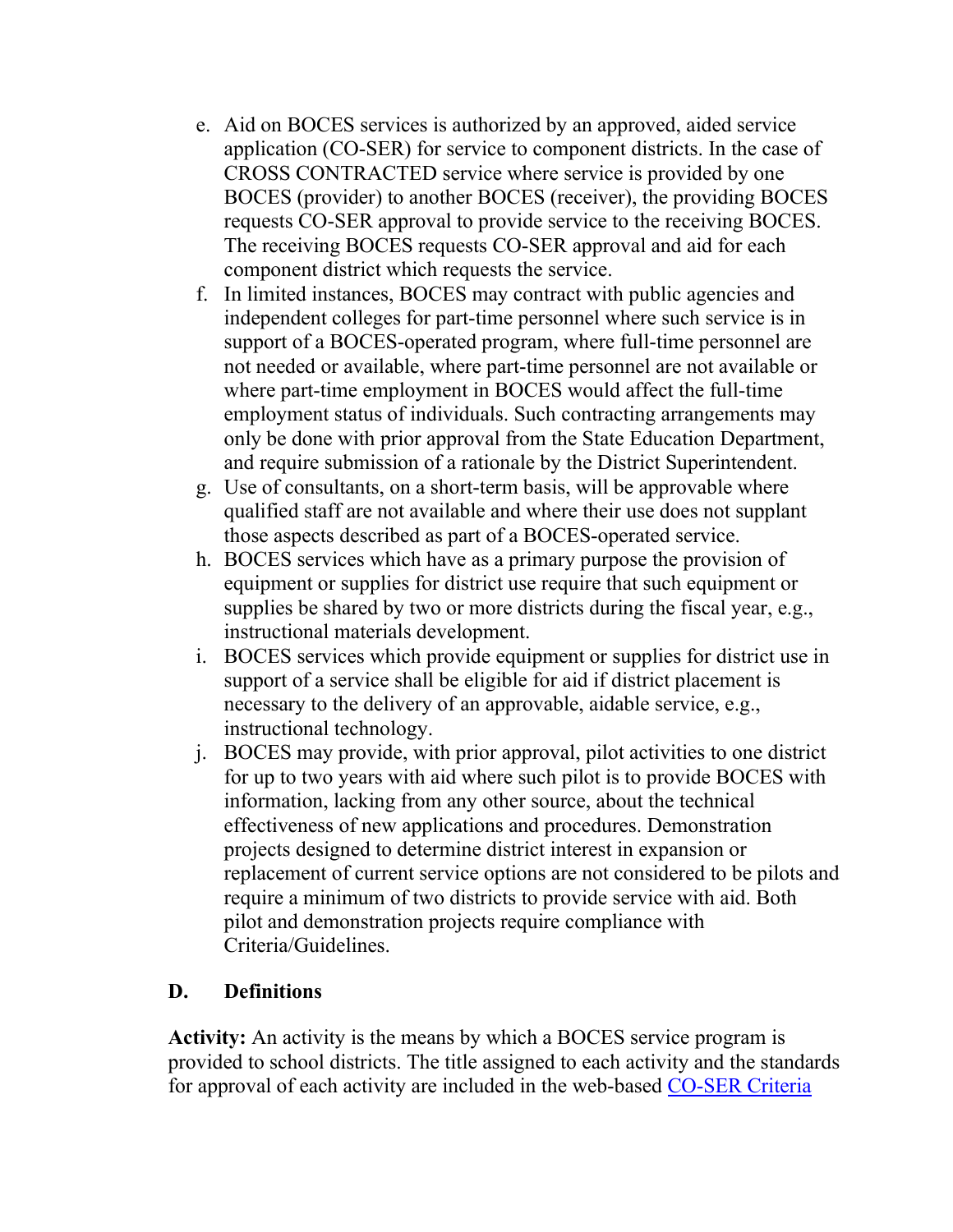[Guidelines System](https://eservices.nysed.gov/srr/ccgs_welcome) (CCGS). In the case of career and technical education, several activities are included in a single service program. Activities are identified in the budget by a four-digit Uniform System of Accounts code which is assigned to each title in the Criteria/Guidelines.

**Area Program:** An area program may contain a mixture of a BOCES-operated service at a BOCES Center and/or district-based service. The two primary characteristics of an area program are that scheduling of staff in the district is determined by the task rather than time and the standards for delivery of the service are determined on the basis of consensus of the BOCES and participating districts. All staff must serve two or more districts.

**Authorized Provider\*:** Authorized provider means an independent contractor, including but not limited to a school district, a public agency, or not-for-profit corporation, with which a BOCES is authorized to contract for the provision of a specific service.

**BOCES-Operated Service\*:** BOCES-operated service means a service which is provided either:

- Directly by a BOCES employee; or
- Indirectly by an authorized provider on behalf of a BOCES and is managed and coordinated by BOCES employees who assess needs, define the nature of the service to be provided, specify the means of service delivery and evaluate the service.

**Central Service:** BOCES organizes, provides, and evaluates service programs which are provided at a central location(s), e.g., career and technical education, educational communications.

**Cooperative Service Application:** Cooperative service application (CO-SER) means an application by a BOCES for approval of a program of BOCESoperated services, which consists of a program description and a proposed budget in a form prescribed by the Commissioner.

**Criteria/Guidelines:** The Criteria/Guidelines are minimum standards of service for each service program which has been reviewed and determined to be an approvable BOCES service.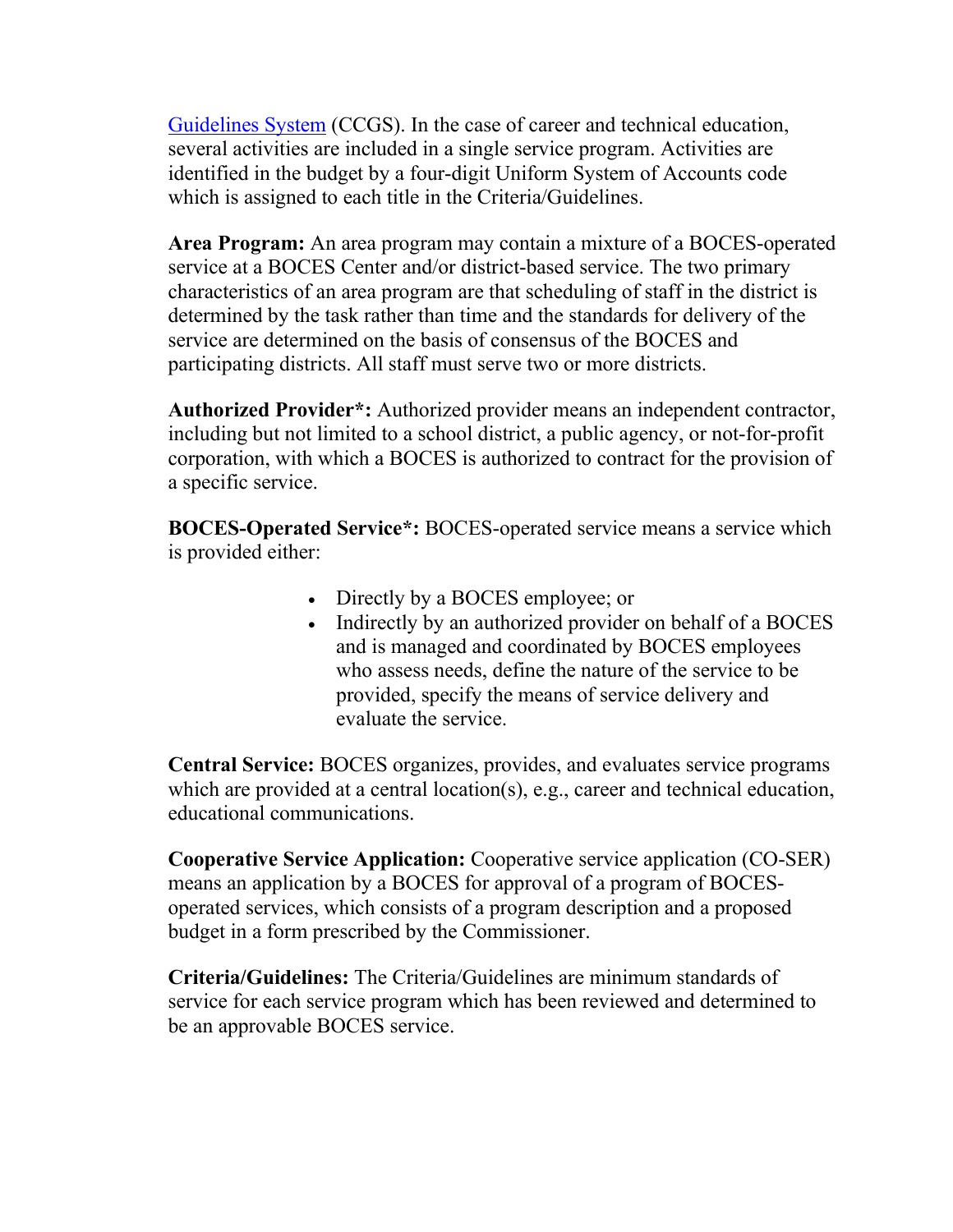**Developmental Activity:** A developmental activity is a new function, within an approvable service area, which is conducted for the purpose of developing, piloting, demonstrating, or refining a new or innovative practice or technique.

**Eligible Recipient\*:** Eligible recipient means an entity eligible to receive a particular BOCES-operated service in accordance with a specific statutory authorization; and may include but shall not be limited to a component school district, a non-component school district, the United States of America, the State of New York, a community college, an agricultural and technical college, a public agency, a not-for-profit corporation, or a non-public school.

**Itinerant Service:** An itinerant service is one in which BOCES personnel function as part-time staff in two or more school districts. BOCES is responsible for hiring and supervising the employment of the staff person and the school district is responsible for setting and monitoring the program parameters within which the staff person will operate. Service to each district may be for a part of each day, for certain hours or days of each week, or for a certain period of a school year.

**New Service:** New services are those which are not included in the Criteria/Guidelines. New BOCES CO-SER Criteria Guidelines are developed collaboratively, on an as-needed basis, by ad-hoc committees consisting of BOCES District Superintendents and relevant Department Program Office staff. All new service guidelines must be approved by the Commissioner of Education prior to their addition to the CCGS.

**Operating Plan\*:** Operating plan means the aggregate of the approved cooperative service applications for all shared services to be provided by a BOCES in a particular school year.

**Program Description:** A program description is a narrative which is submitted in SAMS as part of a CO-SER to identify, for planning and review purposes, the nature of the service, BOCES role in provision of the service, the needs for which the service is planned, the planning to establish the service, the goals and objectives of the service, and the evaluation which will be used to determine achievement of service goals and objectives. A program description is required for new services, and existing services with material changes in nature or patterns of delivery.

**Regional Service Program:** A Regional Service Program is an area program or central service which is developed for and provided to a multi-BOCES service area (e.g., computer services – administrative).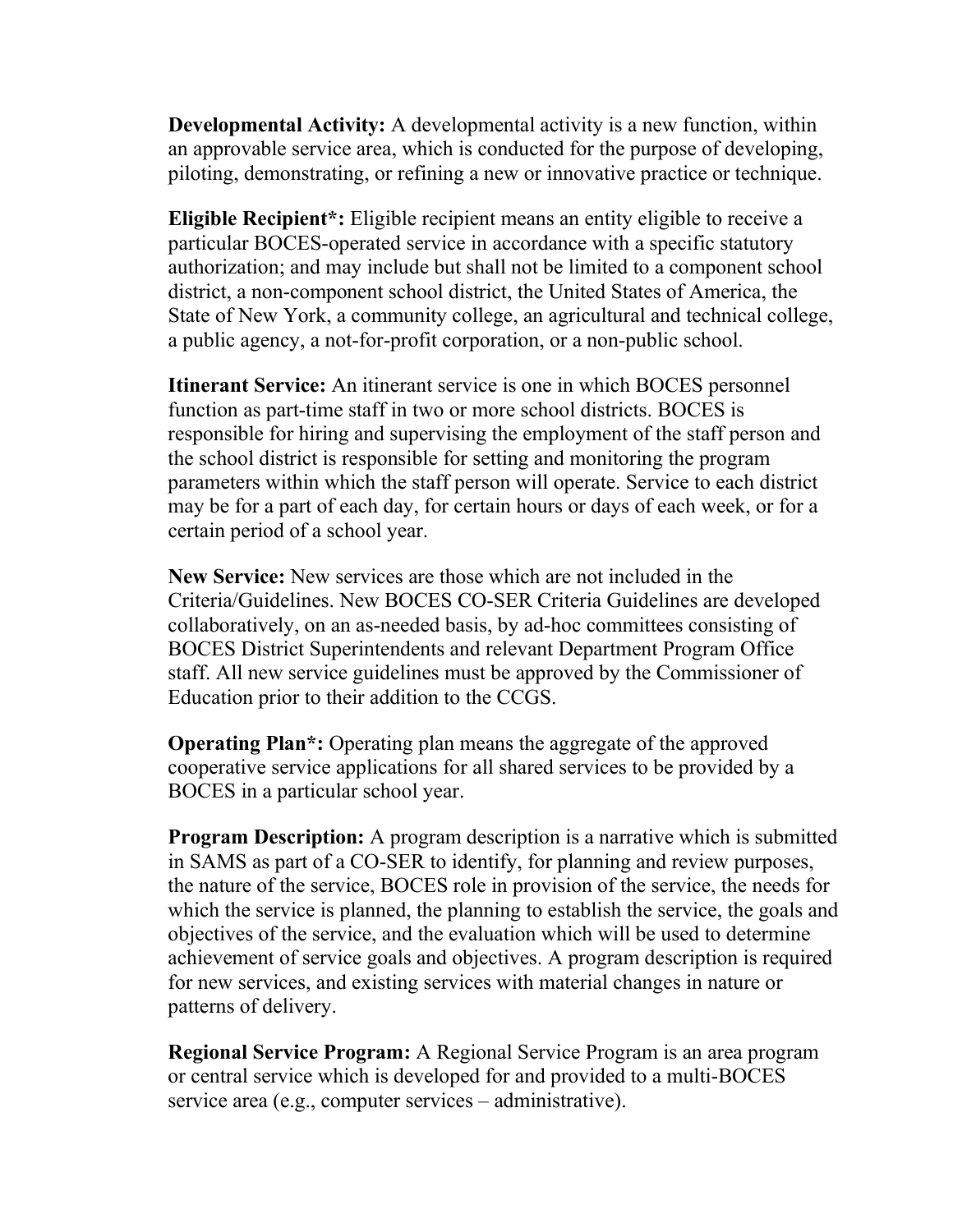**Revenue:** Revenue is an external source of income which supports expenses in the service program budget.

**Shared Service\*:** Shared service means an approved BOCES-operated service which is provided on a cooperative basis to:

- at least two component school districts concurrently or successively during a school year; or
- in the case of approved services pertaining to the arts provided pursuant to Education Law, section 1950 (4) (cc), to at least one component school district; or
- in the case of services to special act school districts pursuant to Education Law, section 1950 (4) (m), to at least one special act school district and one other special act school district or component school district.

**Special Aid Project:** A special aid project is a service program which is:

- supported totally or in part by State or federal grant funds;
- operated on behalf of school districts; and
- accounted for in the Special Aid Fund of the BOCES budget.

**Transfer:** A transfer is an internal adjustment to a service program budget for service provided to or received from other service programs.

\*Based on Commissioner's Regulations Part 112.2

# **II. GENERAL PROCEDURES**

The Cooperative Service Application (CO-SER) is the formal document through which a BOCES requests approval of the Commissioner of Education to operate a service. Services funded by General Fund revenues are required to be submitted as a CO-SER to the Education Department for review and approval.

The CO-SER should contain information about expenditures and activities for the planned service in order to provide a factual basis for decisions on approval of the service. It also provides the means to follow trends of expenditures and revenues from budget to final financial report in SAMS.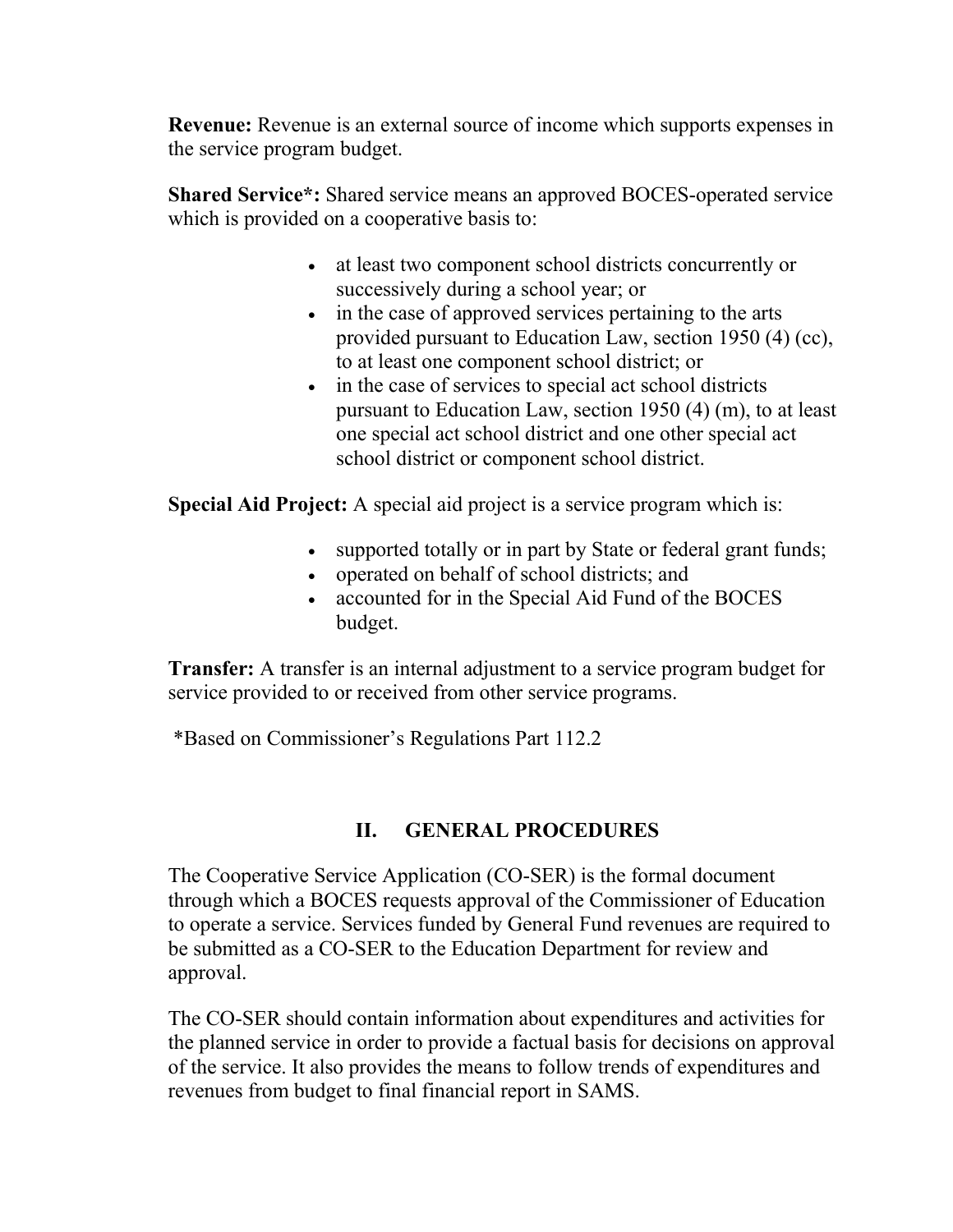Each CO-SER represents a separate service program, the identity of which must be maintained throughout the entire cycle of budgeting, operating, and reporting.

Any service for which a BOCES proposes to submit a CO-SER must be a service for which a Criteria Guideline has been established in accordance with Section 1951(3), the Uniform Taxonomy for BOCES Services. The Criteria Guideline for a specific service describes the standards and conditions which must be met for approval and/or aid of the proposed service. The Criteria Guideline for each service also determines the activity code in accordance with the Uniform System of Accounts for BOCES and the range of program serial number (PSN) used.

If a Criteria Guideline has not been established for the proposed service, a new BOCES CO-SER Criteria Guideline is developed collaboratively, as needed, by a committee consisting of BOCES District Superintendents and relevant Department Program Office staff. All new service guidelines must be approved by the Commissioner of Education prior to their addition to the CCGS.

## **A. The Cooperative Service Application (CO-SER)**

CO-SERs are submitted, reviewed, amended, and approved directly in BOCES SAMS. BOCES are not permitted to offer a service in a given year unless a corresponding CO-SER is approved and active in the current Claim Year List of Active Services (LAS) in SAMS. Because BOCES Aid is claimed as a reimbursement in the year after the service is delivered, the BOCES Claim Year will always be one year ahead of the current School Year—in other words, the 2020-21 School Year would be the 2021-22 Claim Year.

## **B. Identification and Coding of Service Programs**

1. There are three main classes of BOCES services: instructional services, instructional support services, and non-instructional services. Each class is further divided into one or more divisions, as shown below. Any BOCES service will be considered within one – and only one – class and division. The class and division appropriate to a given service is found in the Criteria Guideline for the service.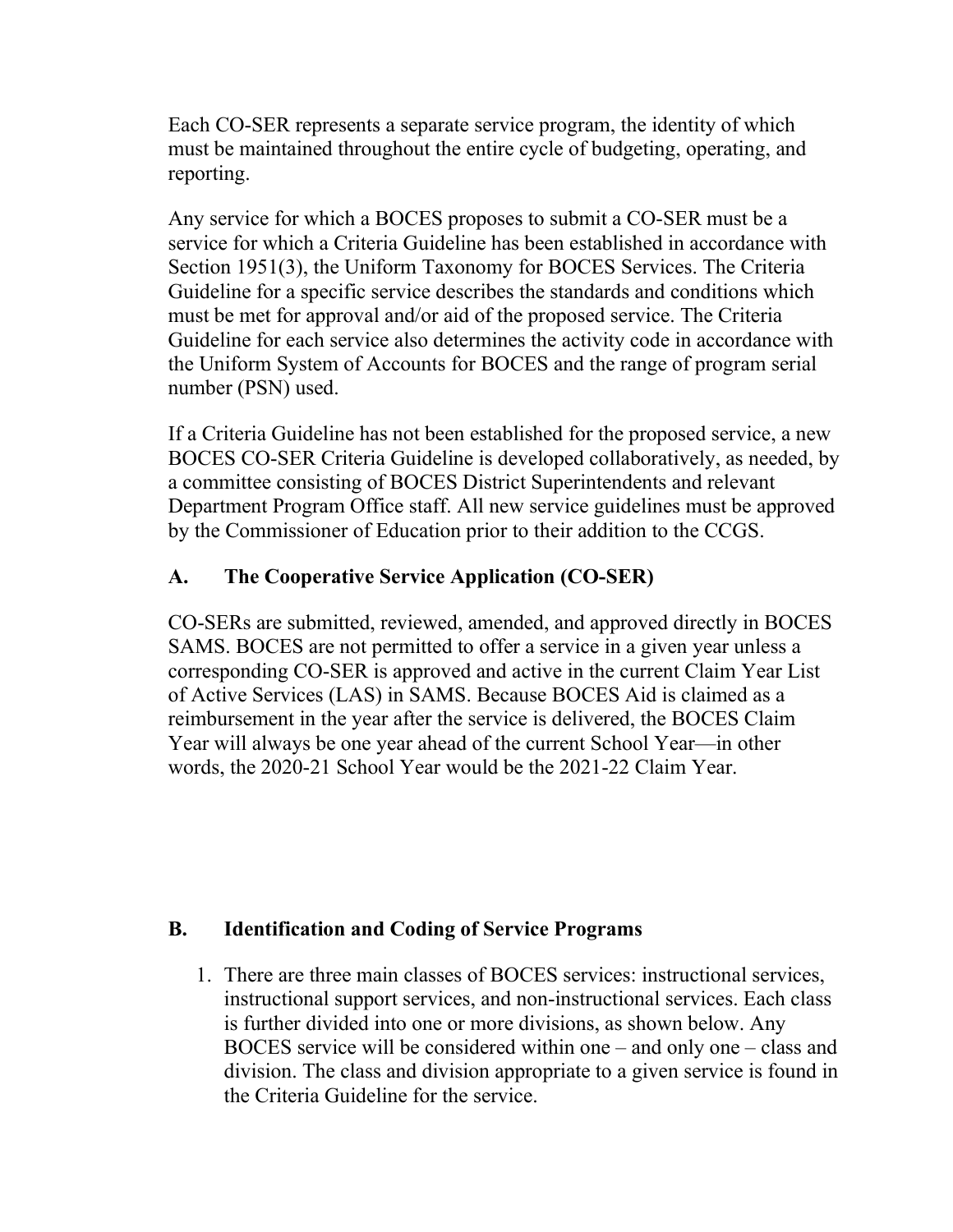| <b>Instructional</b>                                                                   | <b>Instructional Support</b>                                                                                                                   | <b>Non-Instructional</b>                                                                                                       |
|----------------------------------------------------------------------------------------|------------------------------------------------------------------------------------------------------------------------------------------------|--------------------------------------------------------------------------------------------------------------------------------|
| Career and Technical Education<br><b>Special Education</b><br><b>General Education</b> | Coordination/Supervision<br><b>Pupil Services</b><br><b>Instructional Support</b><br><b>Staff Development</b><br><b>Curriculum Development</b> | <b>Personnel Services</b><br><b>Business Office</b><br>Transportation<br>Planning<br>Facilities<br>Information<br>School Lunch |

## **CLASS AND DIVISION OF BOCES SERVICES**

2. Program Serial Number: New Services

Each CO-SER is assigned a three-digit numeric code, called the program serial number. This three-digit number is used by the BOCES and the State Education Department to identify each service program on State aid claims and other reports. Each BOCES will assign a program serial number to any newly-submitted CO-SER. Program serial numbers will continue from year to year for any given service, unless the numbering is specifically changed by the BOCES.

When preparing new services for submission to the Office of the Educational Management Services, each CO-SER must be assigned a program serial number following the range of codes assigned by the Uniform System of Accounts. Each Criteria Guideline also identifies the acceptable range of codes for a particular service. A general guide to program serial numbers is shown below.

| <b>Service Program</b>         | <b>Program Serial Numbers</b> |
|--------------------------------|-------------------------------|
| Career and Technical Education | $101 - 199$                   |
| Special Education              | $201 - 299$                   |

## **PROGRAM SERIAL NUMBER RANGES**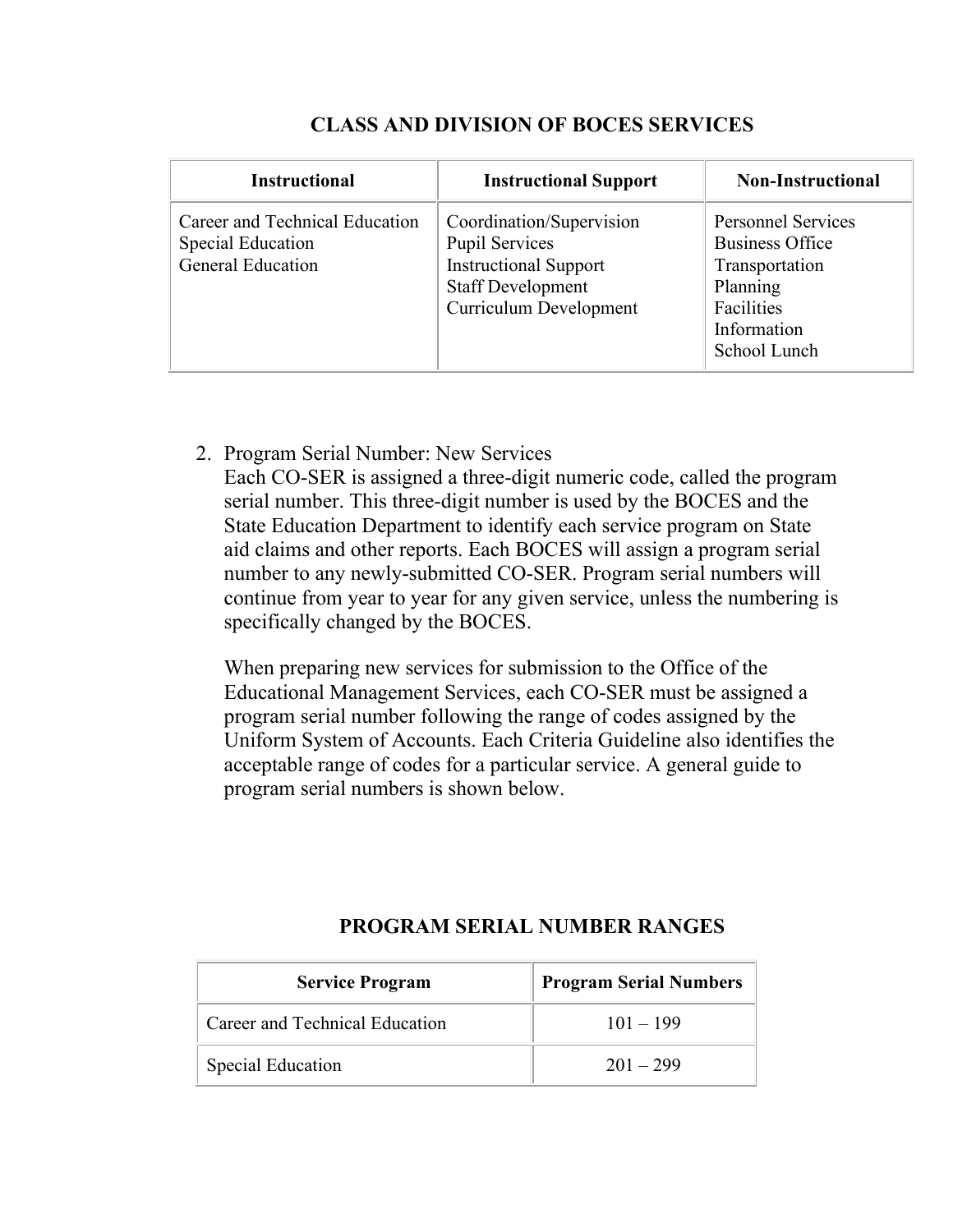| Itinerant (All)                  | $301 - 399$ |
|----------------------------------|-------------|
| <b>Other Service Programs</b>    |             |
| <b>General Education</b>         | $401 - 499$ |
| <b>Instructional Support</b>     | $501 - 599$ |
| Non-Instructional                | $601 - 699$ |
| <b>Operation and Maintenance</b> | 701         |
| Internal Service Activities      | $702 - 799$ |
| Special Aid Projects             | $801 - 999$ |

- 3. Program Serial Number: Repeat Services or Amendments When an amendment or revision is made to a service program after initial submission of a CO-SER, the same program serial number is kept.
- 4. Internal Service Activities

Activities which are operated solely to service BOCES service program needs and whose costs are fully supported by transfers among program budgets may be accounted for in the 701 – 799 numbering series. CO-SER 701 has been reserved for costs associated with Operation and Maintenance. Additional CO-SERs may be filed for each distinct activity (i.e., Special Education Support Services, Special Education Administration and Supervision, Career and Technical Education Administration and Supervision) which serves and is financially supported by more than one service program. Internal service activities are acted upon in the service to which they are transferred. An internal service activity CO-SER is accepted for information only.

5. Administrative Budget and Capital Budget It is not necessary to submit complete CO-SER narratives to show the administrative or capital budget, but BOCES must include the information in SAMS. BOCES is required to submit the SBM-4 and SA-111.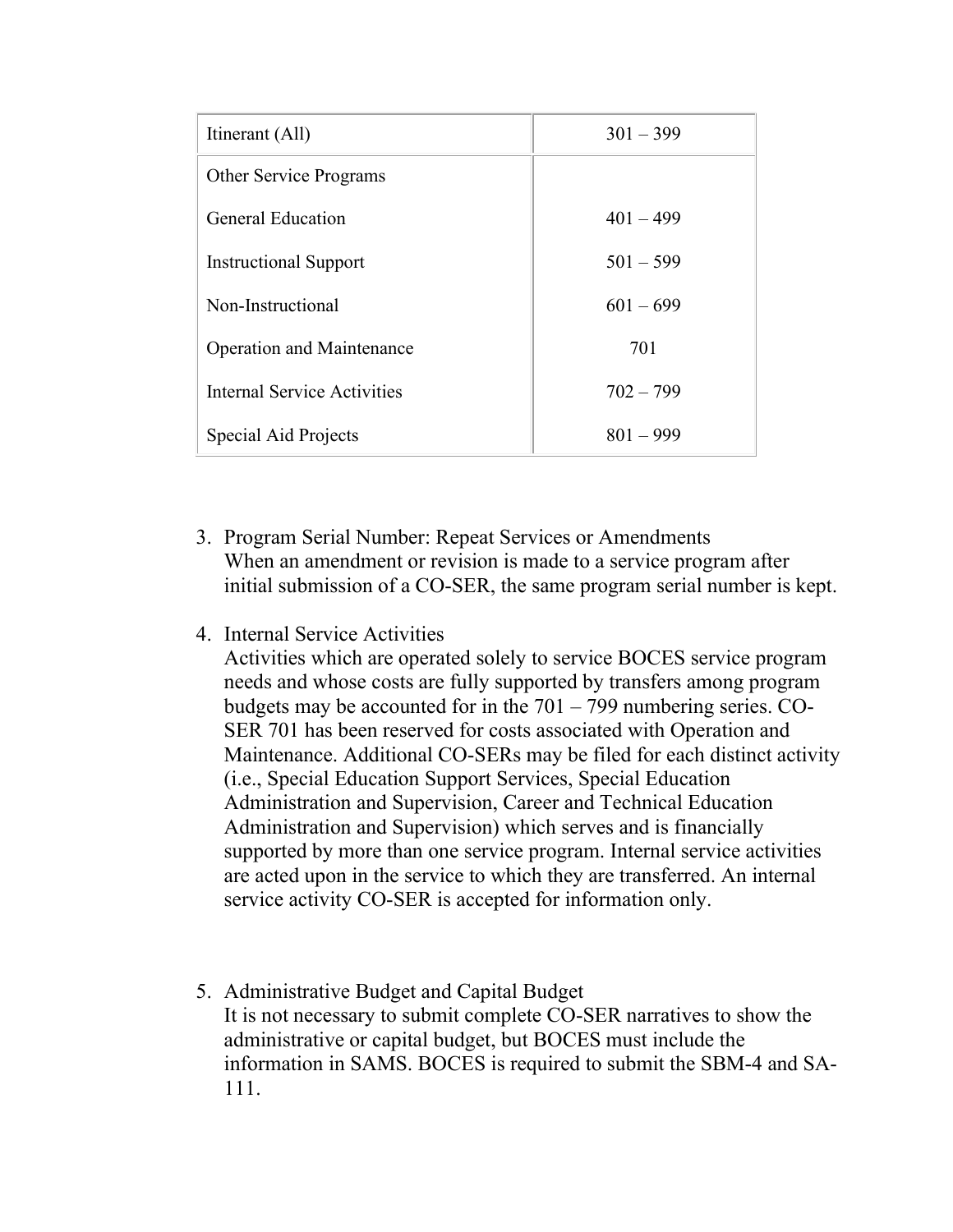## 6. Special Aid Projects

The Uniform System of Accounts requires that the Special Aid Fund must be used to account for service programs supported in whole or in part by federal grant, State grant or specified categorical aid funds. Special Aid Fund activities do not need to be submitted for review and approval. Program serial numbers from 801 – 999 will be used. Service programs supported by components in addition to grant funds will require **two** CO-SERs – one in the Special Aid Fund and one in the General Fund – if the component expenses are eligible to generate BOCES aid. Special Aid Projects which have a grant cycle extending beyond a single fiscal year (July to June) require a separate CO-SER for each fiscal year in which funds will be expended. Each application should estimate the amount of funds which will be expended in each fiscal year.

## **C. The Annual CO-SER Cycle**

New service applications (CO-SERs) may be submitted in SAMS by BOCES for review on an as-needed, ad-hoc basis. All active BOCES service programs (CO-SERs) may be viewed, amended, and otherwise maintained in BOCES SAMS in the Claim Year List of Active Services (LAS). The below list of annual milestones and data submission due dates is necessary for BOCES to ensure timely and accurate processing of any applicable BOCES Aid.

## **March 1**

BOCES submits copy of administrative allocation of costs.

# **April 15**

CO-SERs rollover in SAMS to new BOCES Claim Year.

## **June 15**

BOCES submits SBM-4: BOCES Budget. BOCES submits Preliminary State and Local Cost Reports.

## **June 30**

BOCES submits electronic files for any services requiring CO-SER amendment.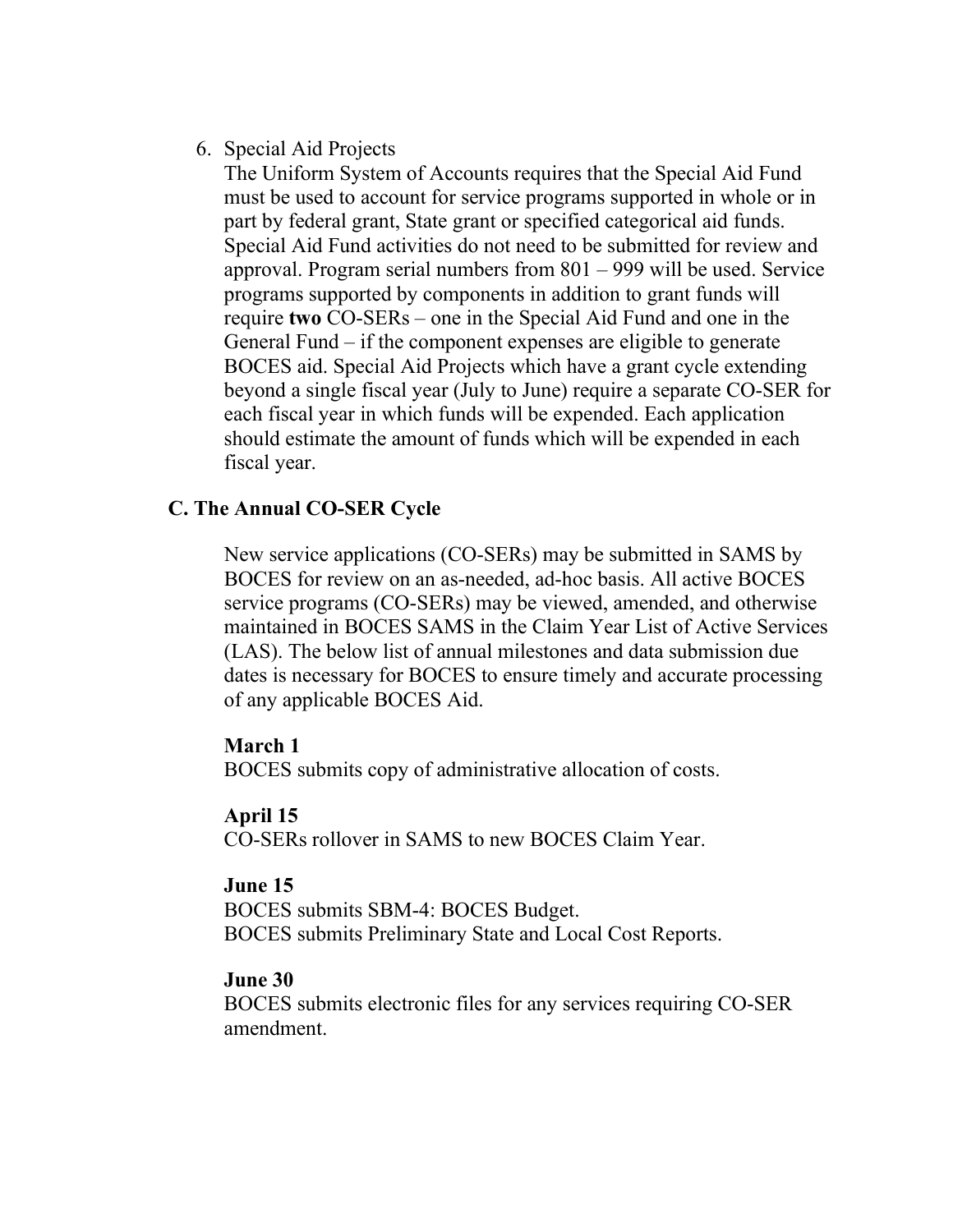#### **August 1**

The District Superintendent submits a letter affirming that signed AS-7 contracts for all components are on file in the BOCES.

## **October 15**

BOCES submits data for 602 Report.

#### **December 1**

BOCES submits SA-116A-BOCES Rent Payment Worksheet. BOCES submits Annual Classroom Lease Approval.

## **D. Amendments\***

1. General

Whenever BOCES changes the nature of a previously-approved service a CO-SER amendment must be submitted. Whether the service is directly provided by the BOCES submitting the amendment, or is provided pursuant to cross-contract, does not affect this requirement. There are two general categories of amendments: those which require approval prior to providing service and those which do not.

2. Amendments requiring prior approval

An amendment to an approved CO-SER must be submitted in SAMS for review by the Office of the Educational Management Services, and approved prior to BOCES providing the service, in the following circumstances:

- a. Changes in participation:
	- i. Central service any change in the pattern of sharing which results in unshared services or where one district receives more than 60 percent of the total service. A rationale for provision of such service must be submitted for consideration and review by the Department;
	- ii. Itinerant service withdrawals by districts or changes in the amount of service resulting in unshared staff positions or amounts of service which are inconsistent with either general or specific Criteria/Guidelines. A rationale for an unshared staff position must be submitted for consideration and review by the Department.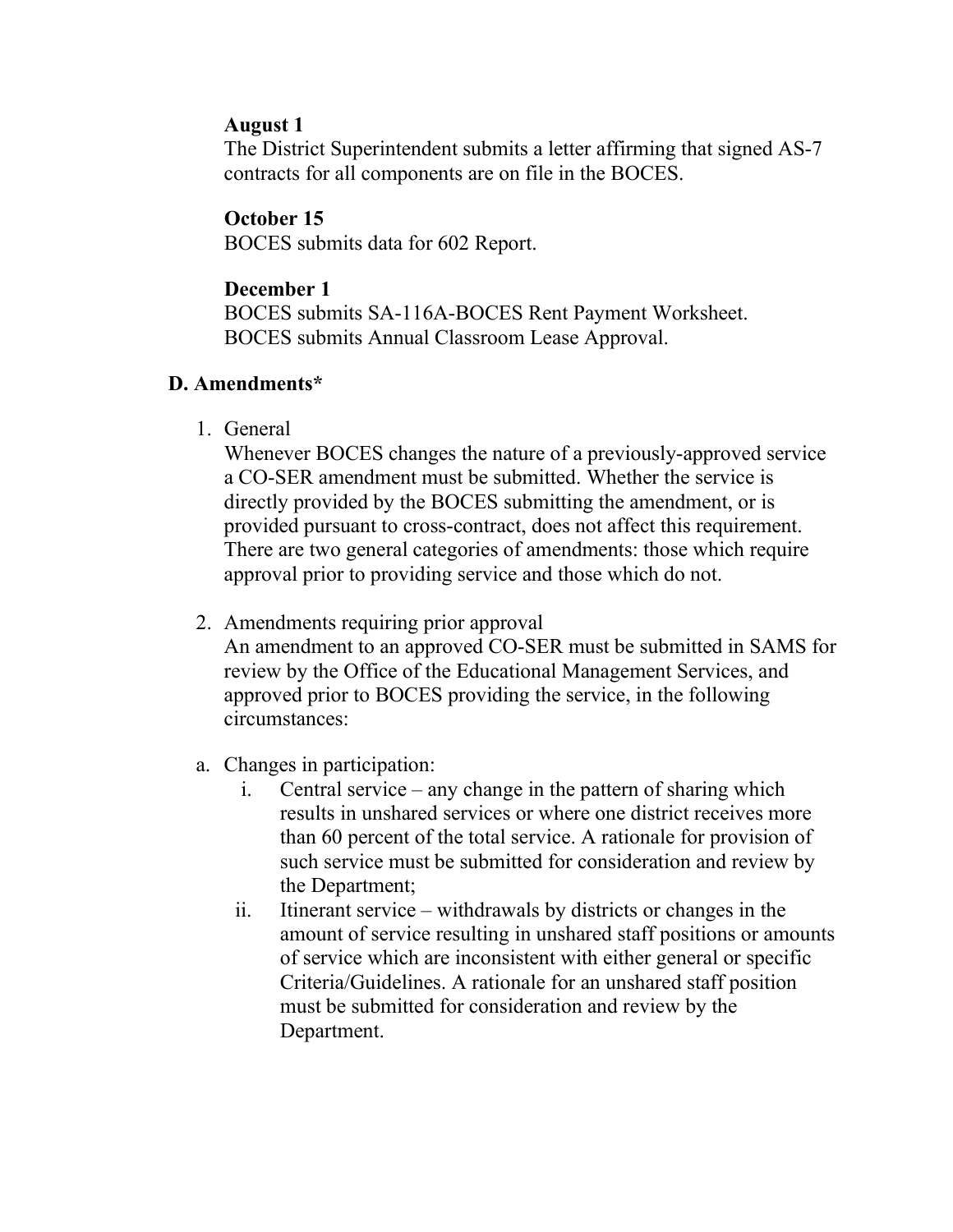b. Changes in program:

Any change in a program which affects the essential characteristics which were originally approved, including:

- i. Any change in the nature of the service which is not covered by the original approval, e.g., moving from a dial-up computer connection to an internet connection in an instructional technology or administrative computer service.
- ii. Any significant addition or change in the activities, such as the addition of fingerprinting to a safety/risk service.
- 3. Amendments Not Requiring Prior Approval

A CO-SER amendment is also required when BOCES extends a previously approved service to additional school districts or other eligible users. However, these amendments are submitted on a scheduled basis, rather than prior to provision of service.

\*Based on Commissioner's Regulation Part 112.4

#### **E. Department Actions**

All CO-SERs submitted are acted on by the staff member of the Office of the Educational Management Services assigned to supervise the BOCES submitting the CO-SER. The action taken is entered into the SED database. Actions which may be taken on a CO-SER, and a brief discussion of their meaning, are as follows:

| <b>ACTION</b>   | <b>MEANING</b>                                                                                                                                                                                                                                                          |
|-----------------|-------------------------------------------------------------------------------------------------------------------------------------------------------------------------------------------------------------------------------------------------------------------------|
| <b>APPROVED</b> | The BOCES has approval to operate the activity as described in<br>the CO-SER application.                                                                                                                                                                               |
| With Aid        | Component school districts which participate in the service are<br>eligible to claim aid on expenditures.                                                                                                                                                               |
| Without Aid     | The service is approved, but is not eligible for BOCES aid.                                                                                                                                                                                                             |
| Aid Restriction | $\left\ $ Part of the service, as specified by a dollar amount, is not eligible<br>for aid, as identified in the Comments/Restrictions. If VA is listed,<br>the aid restriction is variable for each district. The restriction for<br>each district is found on page 4. |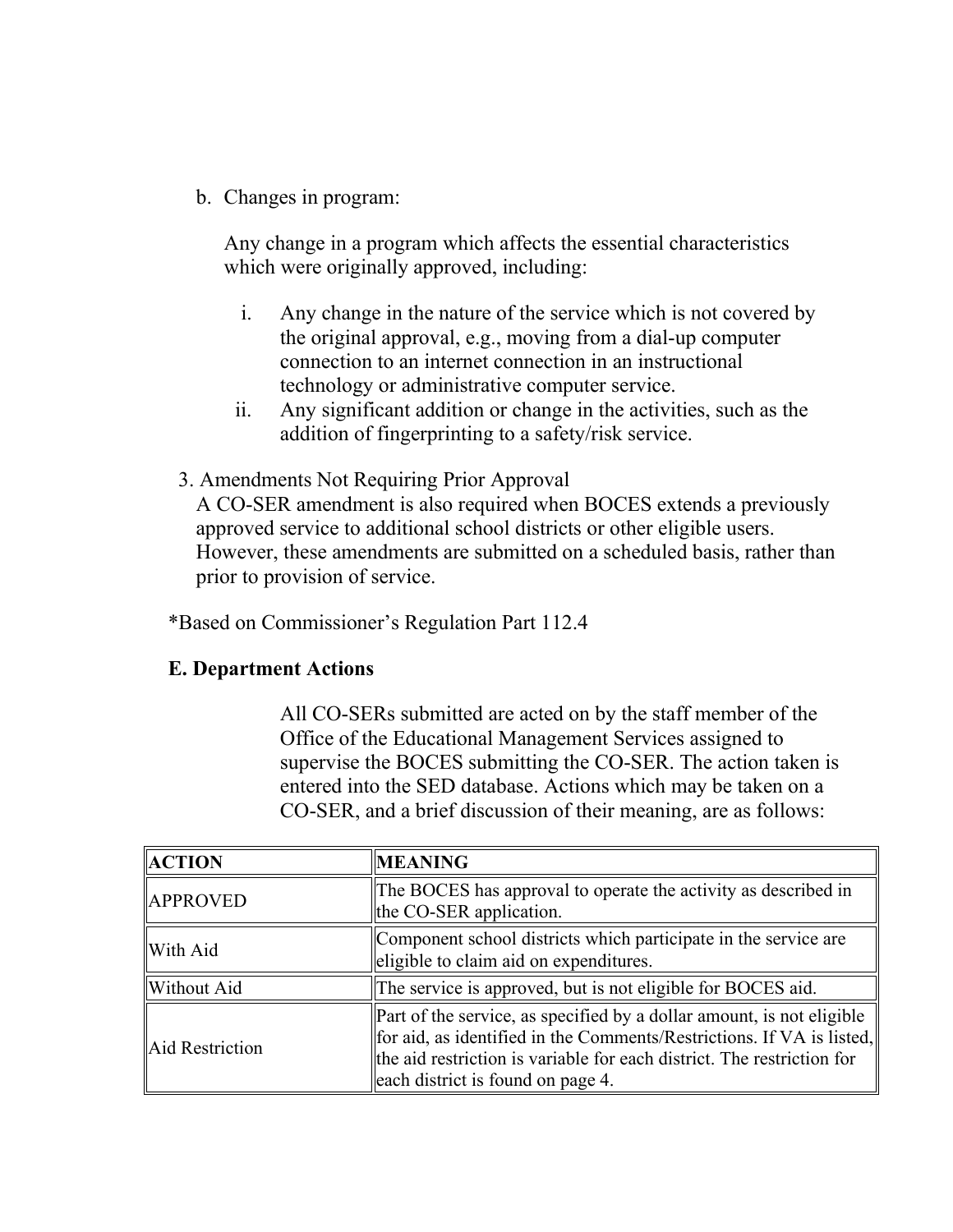| <b>RETURN</b><br><b>WITHOUT ACTION</b>    | The application does not meet the criteria for review, as noted in<br>Comments/Restrictions. If the CO-SER is returned without action,<br>the BOCES does not have the authority to operate the activity<br>described in the CO-SER; the CO-SER must be revised and<br>resubmitted for review. |
|-------------------------------------------|-----------------------------------------------------------------------------------------------------------------------------------------------------------------------------------------------------------------------------------------------------------------------------------------------|
| <b>NOT APPROVED</b>                       | The service does not meet criteria for approval. BOCES may not<br>provide the service for which application was made. The CO-SER<br>may be revised and resubmitted or the decision appealed<br>following the actions described in Procedures for Appeal.                                      |
| <b>ACCEPTED FOR</b><br><b>INFORMATION</b> | The District Superintendents and BOCES Office does not take<br>formal<br>action on these submissions. Data has been accepted to meet<br>Department needs for information.                                                                                                                     |
| WITHDRAWN                                 | A service which was previously approved has been withdrawn at<br>the request of the BOCES.                                                                                                                                                                                                    |

The Office staff member may indicate the reason for the action taken by including one or more comments in SAMS CO-SER application.

# **F. Procedures for Appeal**

Any action taken on a CO-SER may be reconsidered upon appeal to the Educational Management Services program office.

Appeals MUST be made by the BOCES District Superintendent.

Appeals must be made in writing and must include a description of the situation warranting the requested change in the decisions, reference to policy and guidelines, reasons why policy or guidelines do not apply to the proposed service and correlation with other policy or guidelines which allow approval and/or aid. A copy of the appeal should be forwarded to the last level which disapproved the CO-SER.

If there are special conditions, exceptions or circumstances connected with a particular service program, these should be described when the original CO-SER is submitted. Oftentimes, this information would be sufficient to warrant an exception in approval and thereby avoid the correspondence and delay needed to make the appeal.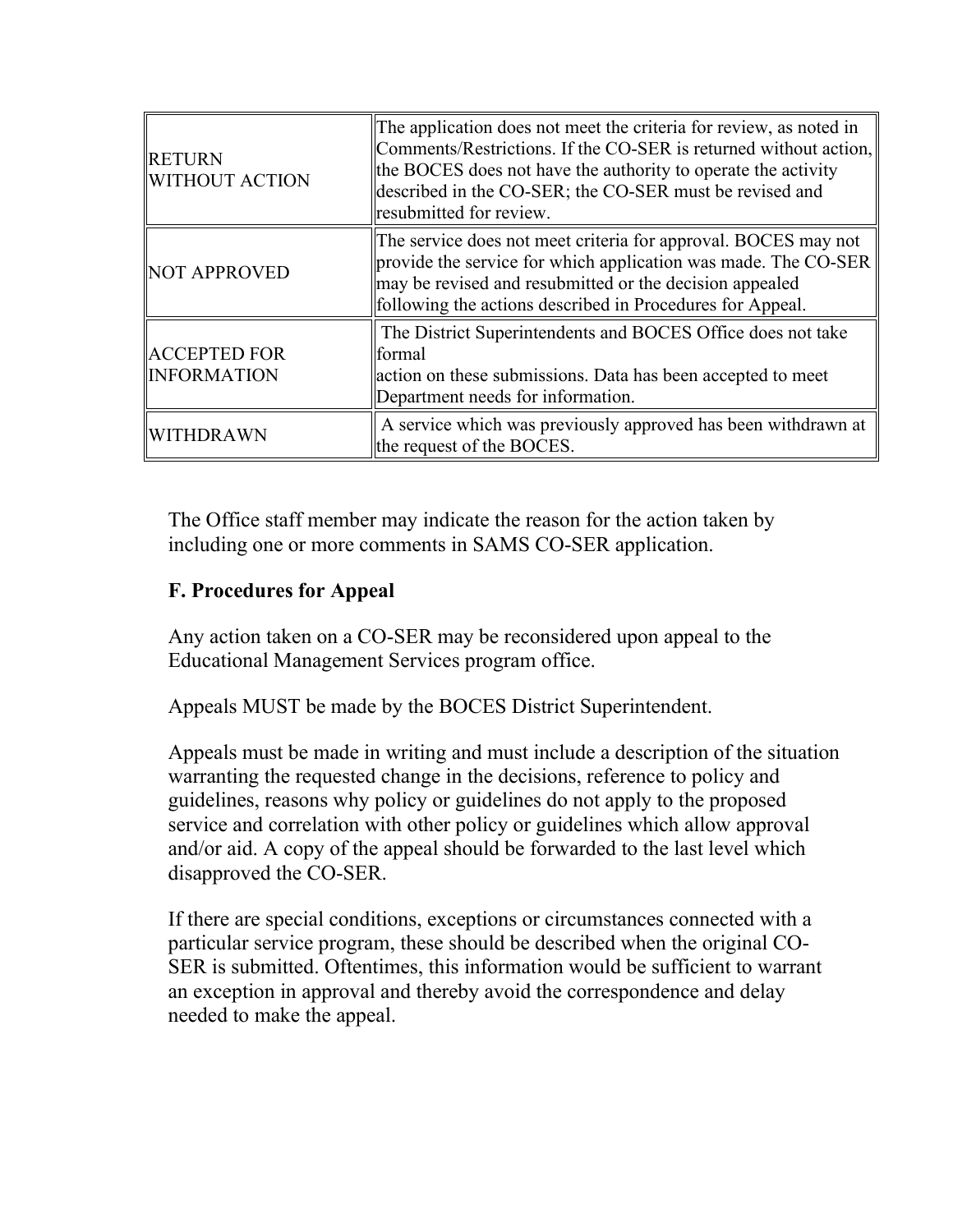#### **APPENDIX A**

#### **A. PREPARING CO-SERS**

All BOCES are required to submit CO-SER data electronically. Each CO-SER so submitted must be submitted and approved in BOCES SAMS (State Aid Management System).

#### **B. Career and Technical Education Service Programs**

- 1. General
	- a. Multiple Centers

BOCES with multiple centers have the option of filing a separate CO-SER for each center or a single CO-SER covering all centers.

Special locations such as hospitals, airports or other specialized space typically rented for individual programs are not considered separate centers. Program information for these locations should be included with the center which has operational responsibility.

Where separate CO-SERs for multiple centers have been filed, the BOCES should operate with a common or pooled per pupil charge across all programs and locations covered in accordance with the uniform cost methodology. In such cases, the budget of a single CO-SER may not agree with the revenues shown therein. However, total expenditures for all affected CO-SERs must agree with total revenues.

- b. Special Education Programs Separate CO-SERs should be submitted for career and technical education programs operated for special education students.
- c. Programs for Adults Separate CO-SERs should similarly be submitted for programs operated for adults.
- d. Summer Extension Programs A separate CO-SER should be submitted for any career and technical education course which extends into the summer in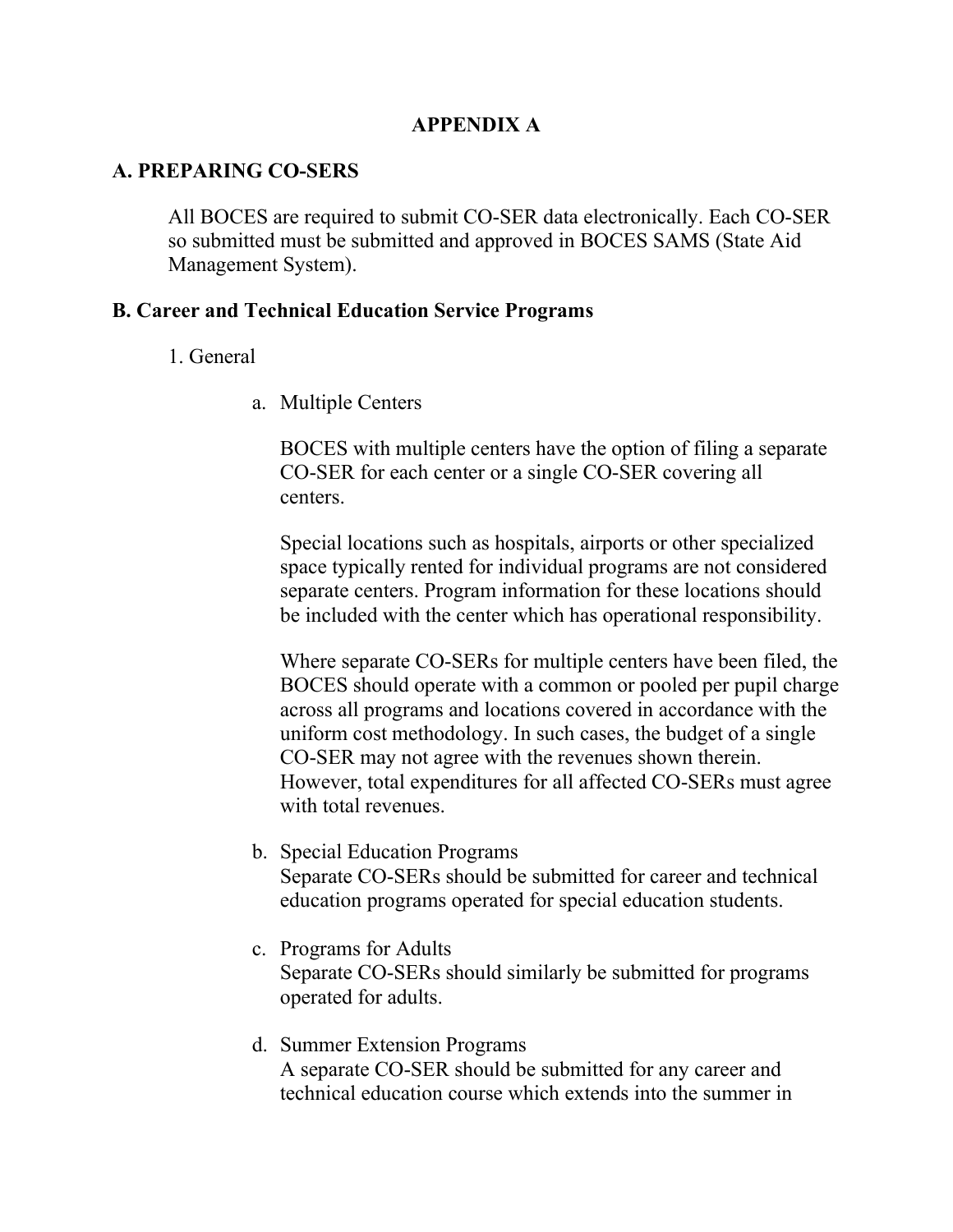order to meet minimum contact hour requirements for licensing. Costs for such programs may be billed as a separate charge to districts shown in the summer program CO-SER or may be included in the tuition for the school year program.

e. Adults in Secondary Programs

Adults may be enrolled in secondary career and technical education programs and may be charged a lower tuition. However, written board policies must be established and submitted to the State Education Department. The policies must provide for (1) reduction of tuition and (2) collection of tuition by BOCES on behalf of component boards. A majority of participating districts must indicate agreement with both policies.

## **C. Special Education Service Programs**

- 1. General
- a. Application Requirement

Co-SER's for school year special education programs may be submitted based on each staffing ratio, e.g., 1:12:1, 1:6:1, using the appropriate activity code.

A separate CO-SER should be submitted for summer programs, using activity code 4201. In any case, all expenses for a student or group of students should be reported in a single CO-SER.

#### b. Tuition Rates

With the agreement of all participating districts, the BOCES can pool the budgets of several classes (respecting Excess Cost procedures) and charge a common per pupil rate. It is expected that expenditures and revenues will not agree within individual program budgets; the use of a pooled rate should be reported in the program description.

c. Charges for Related Services

Related services are those services which are provided to pupils with handicapping conditions pursuant to Section 4402 of Education Law (e.g., speech, physical therapy, psychological services). Related services may be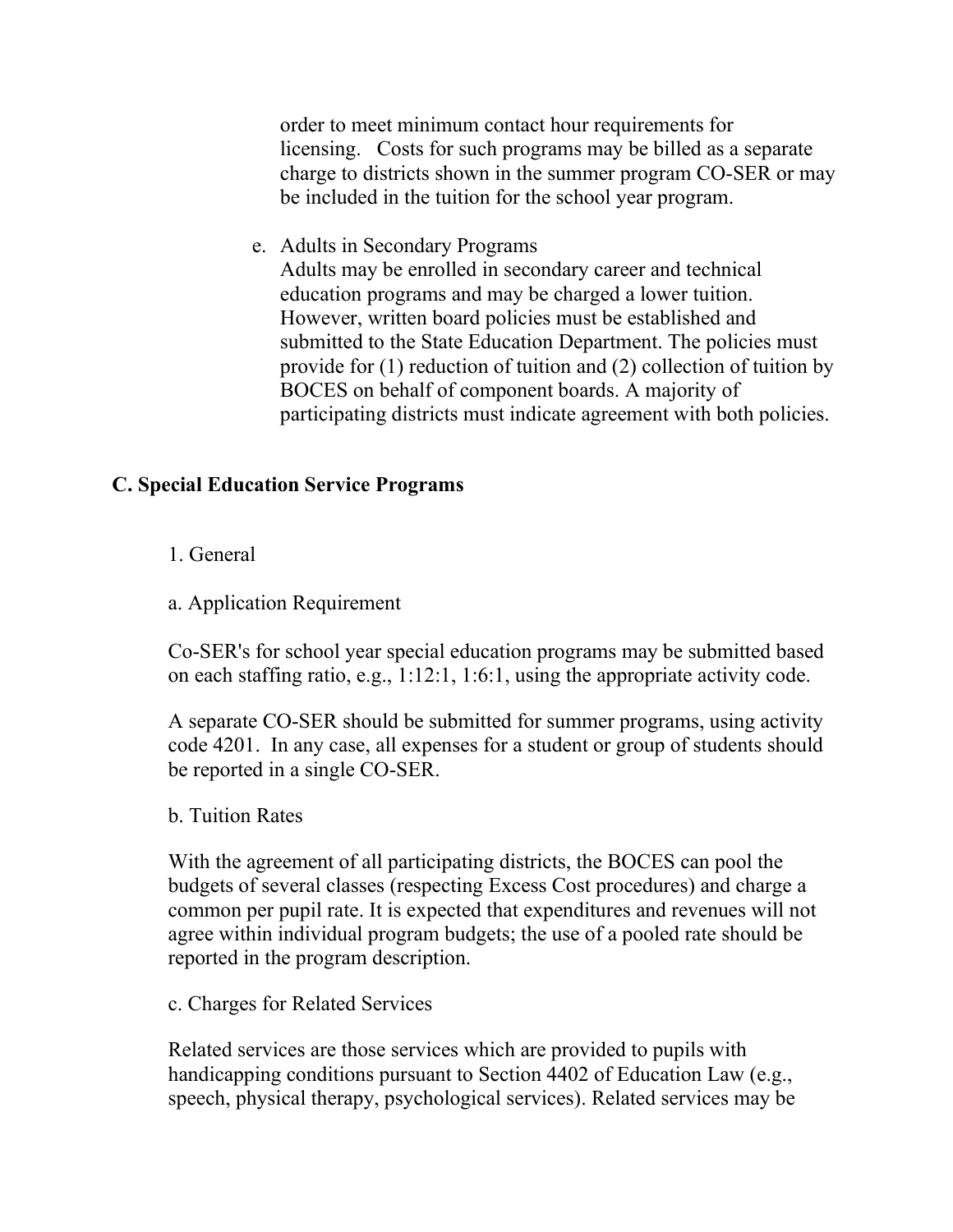supported by district funds or through the use of funds under the Individuals with Disabilities Education Act.

Participating districts must agree on one of the following methods of charging for related services for pupils enrolled in BOCES classes.

> i. A per pupil rate, including both basic service and related service costs, is charged for each enrolled pupil, whether or not each pupil receives related services.\*

ii. Separate rates may be established for basic instructional services and related services. Within this method, either of two options may be chosen:

- a. Charges may be pooled within a service program and a per pupil charge for all related services established. Contracts should reflect two charges for the service.\*
- b. Charges may be based on the actual cost of services provided to individual pupils. In this case, "combined rate" should be checked. The basis on which charges are developed should be described in the program description. Contracts should reflect two or more charges.\*

A separate CO-SER may be submitted for related services using program serial numbers in the 700 series. If this method is chosen, all costs must be transferred for billing purposes to the CO-SER in which the base instructional service is provided.\*

\*The unit cost for all services in special education must be adjusted in the final billing to reflect actual participation, including related services.

## **D. Itinerant Service Programs**

- 1. General
- a. Services Covered

All itinerant service CO-SERs are in the 300 series, no matter which class or division in the Criteria/Guidelines includes the service.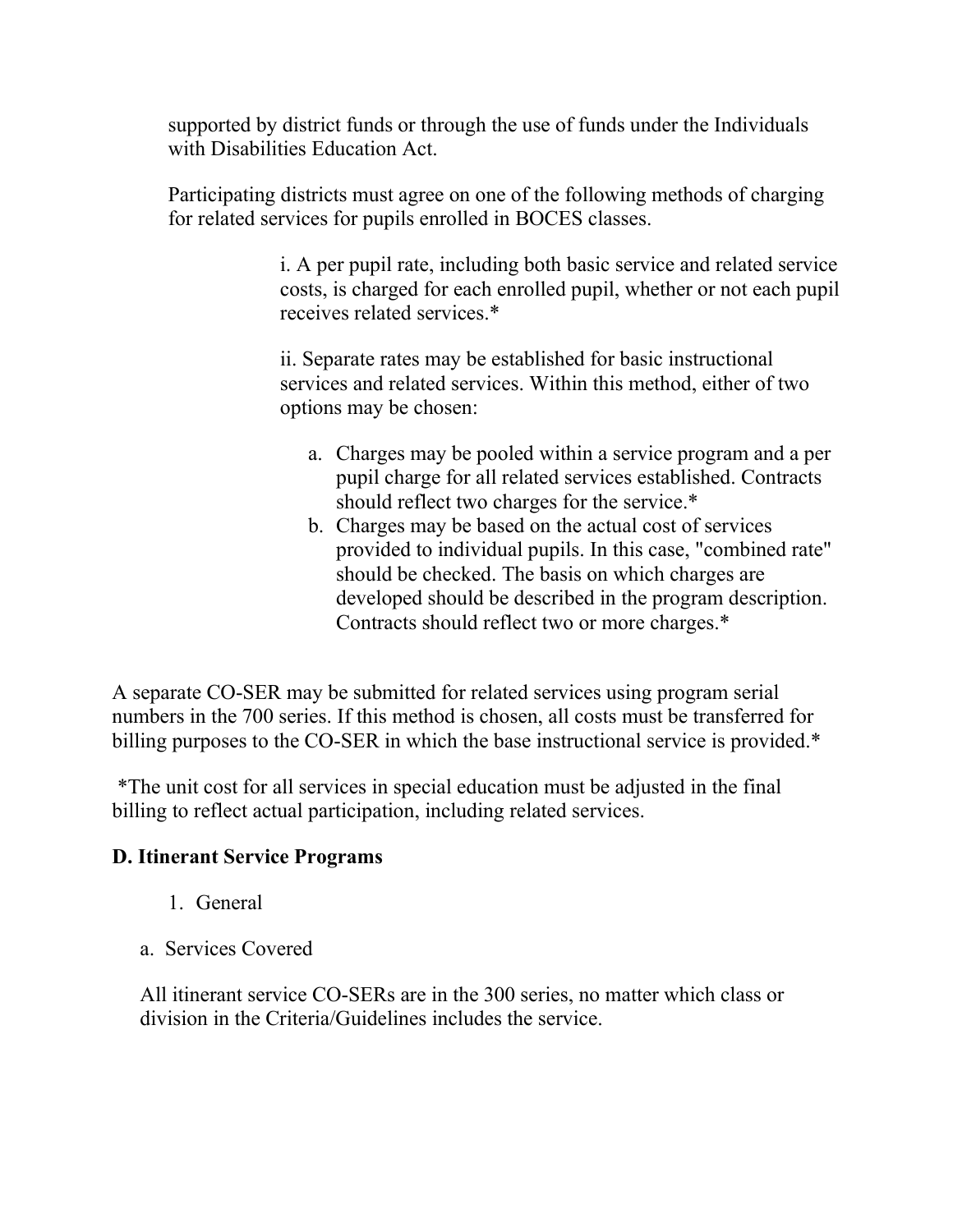The duties and services expected from itinerant teachers or pupil service personnel are those in general use in school districts and described in current State Education Department publications.

Any service not listed in the Criteria Guidelines requires submission and approval of a New Service Proposal prior to submission of a CO-SER.

b. Authorized Expenses

Objects of expense which may properly be included in the budget of an itinerant service are those which are necessary to maintain the service of the professional: e.g., salary, benefits, professional conferences, travel, and supplies for the individual. Supervisory costs may also be included.

Certain expenses should not be reflected in an itinerant budget. These include: supplies and equipment for district or student use, rental charges, operation and maintenance, and clerical or similar support service costs.

## c. Budgeting

BOCES should operate itinerant services so that each participating district shares directly in the cost of maintaining a single service program. Participating districts are billed based on the proportion of service received by each district.

The basis for charge must be "FTE".

## **E. Computer Services**

1. General

CO-SERs for computer service submitted by RICs must be in compliance with the regional 793 Plan.

Those receiving computer service via cross-contract will have computer service CO-SERs approved via the SAMS, pending approval of the CO-SER and 793 Plan from the BOCES regional center providing the service.

The following directions, except as noted, apply to all computer services CO-SERs submitted for Instructional Support (instructional technology, library automation, computer support and guidance information system) and Non-Instructional Support (administrative service) computer services.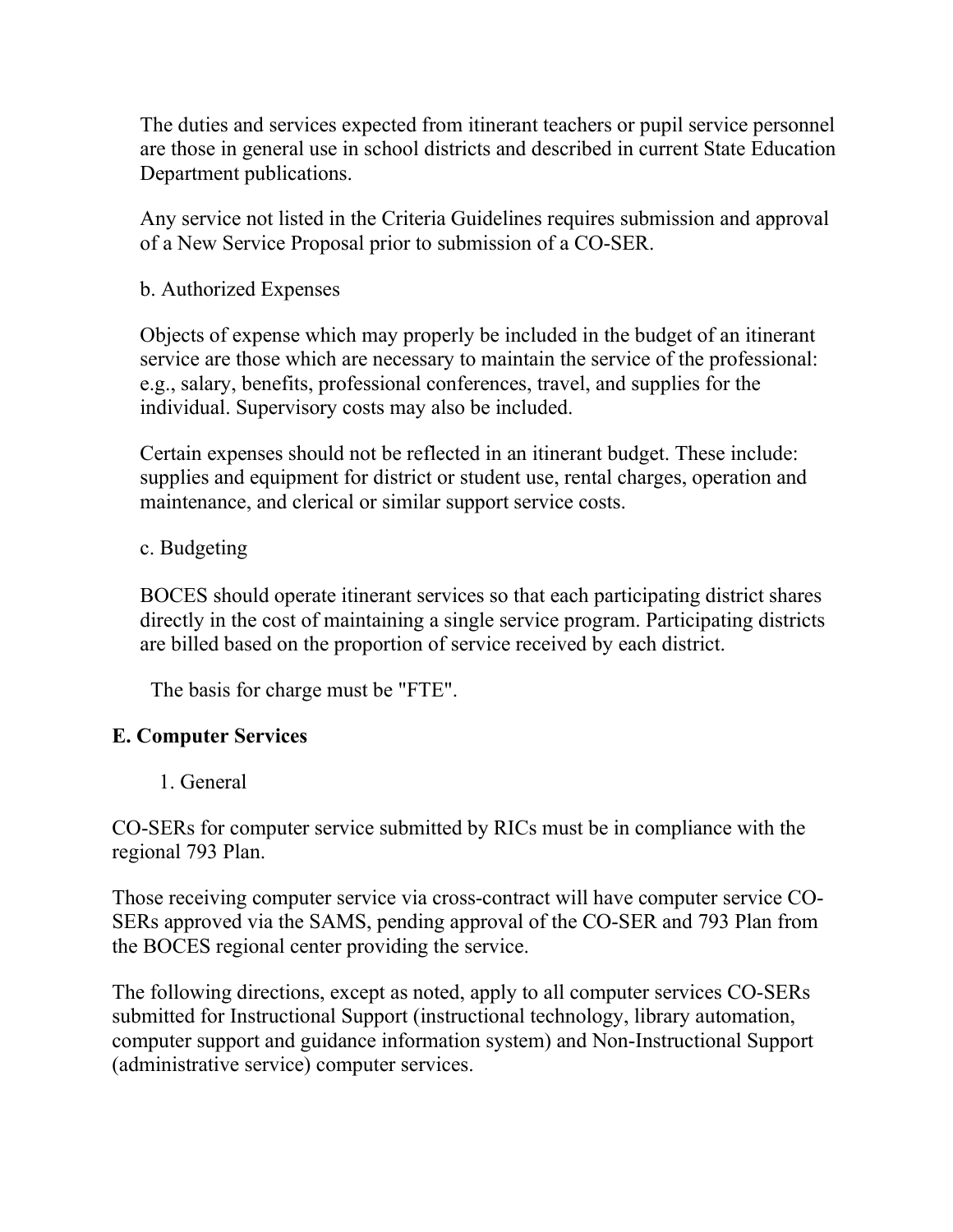a. Criteria/Guidelines

The Criteria/Guidelines for the services provide significant detail on the manner in which the services should be operated and the program description submitted by BOCES should provide information on how BOCES will operate the service in accordance with the specifications of the Criteria Guidelines.

b. Relationship to the 793 Plan

Any changes in service made subsequent to submission of the 793 Plan – particularly service description – should be detailed in a revised SAMS submission. Changes in the nature of a service or the method of service delivery should be identified and approved prior to implementing the proposed change. Unless changes to the 793 Plan are documented in the CO-SER narrative in SAMS and receive specific approval, approval of the application does not extend beyond those services described and approved in the 793 Plan.

c. Developmental Activities Explain any developmental activity in the area of applications software or system design in the 793 Plan and/or the program description.

## **F. Internal Service Activities**

1. General CO-SERs for internal service activities (701-799) include Operation and Maintenance and other internal service functions within the General Fund which are fully supported by transfers among program budgets and other funds.

Internal service activities should never have external sources of revenue, e.g., tuition, school district revenue. If there is any likelihood that during the year there will be a mixture of transfers and external sources of revenue, the CO-SER should be assigned a program serial number from  $101 - 699$  appropriate to the area of service as follows:

Career and Technical Education 101 – 199 Special Education 201 – 299 Itinerant 301 – 399 General Education 401 – 499 Instructional Support 501 – 599 Non- Instructional Support 601 – 699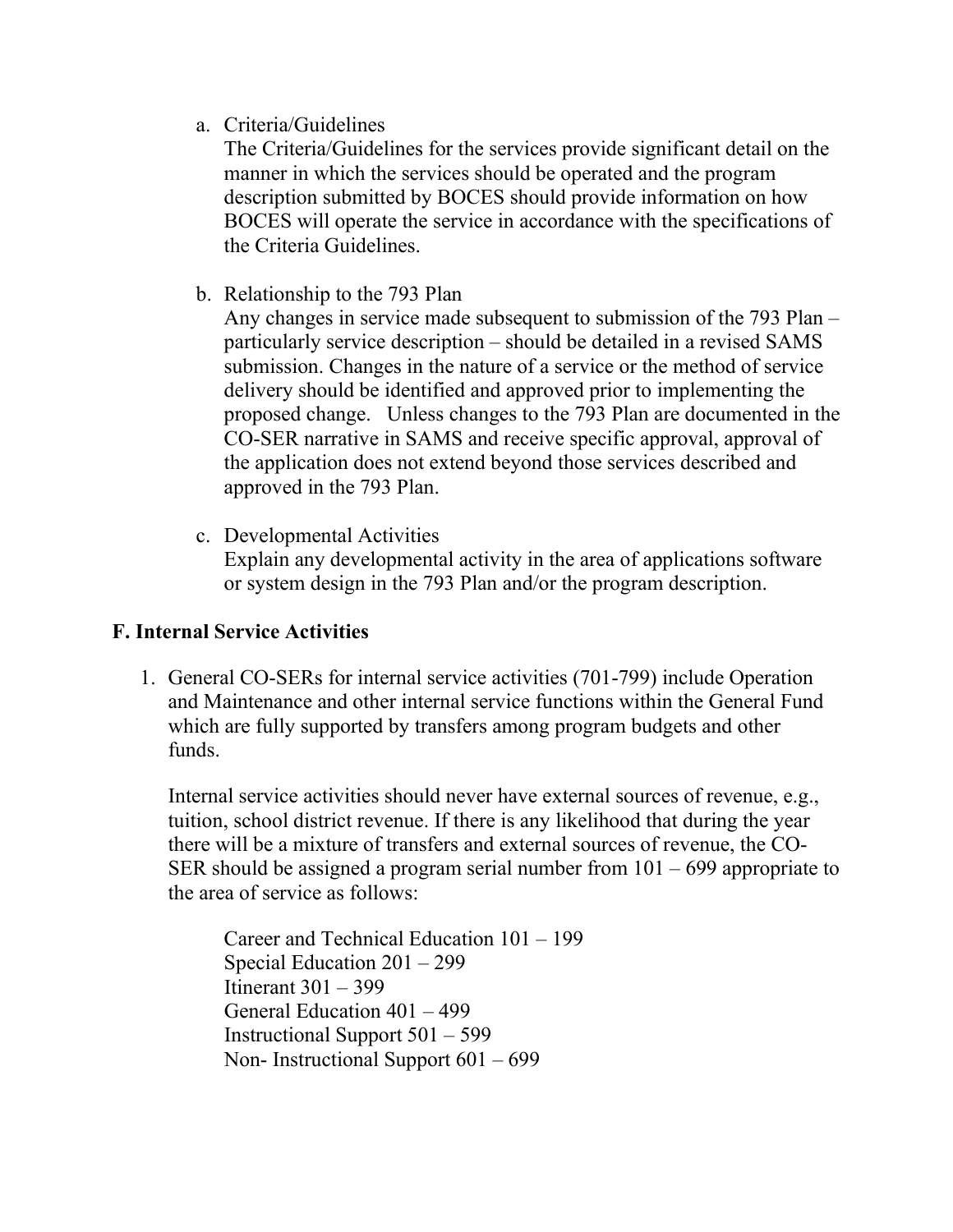## **APPENDIX B**

#### **REVENUE CODES**

#### CHARGES FOR SERVICES

1310 Tuition from Individuals Continuing Education Tuition Other Student Fees and Charges Organized Activity Income (Recoveries)

#### INTERGOVERNMENTAL CHARGES

| 2250 | Charges to Components: Administration and Capital                   |
|------|---------------------------------------------------------------------|
| 2251 | Charges to Non-Component/Other BOCES: Administration and<br>Capital |
| 2252 | <b>Charges to Components: Service Programs</b>                      |
| 2253 | <b>Charges to Non-Components: Service Programs</b>                  |
| 2254 | Charges to Other BOCES: Service Programs                            |
| 2255 | Charges to Non-Components/Other BOCES: Rent                         |

#### USE OF MONEY OR PROPERTY

| 2401 | Interest and Earnings                            |
|------|--------------------------------------------------|
| 2410 | Rental of Real Property to Individuals           |
| 2412 | Rental of Real Property to Governments/Districts |
| 2414 | Rental of Equipment to Individuals               |
| 2416 | Rental of Equipment to Governments/Districts     |
| 2450 | Commissions                                      |
|      |                                                  |

## SALES OF PROPERTY AND COMPENSATION FOR LOSS

- Sales of Scrap and Excess Materials
- Minor Sales, Other
- Sale of Real Property
- Sale of Equipment
- Sale of Transportation Equipment
- Sale of Instructional Supplies
- Insurance Recoveries
- Other Compensation for Loss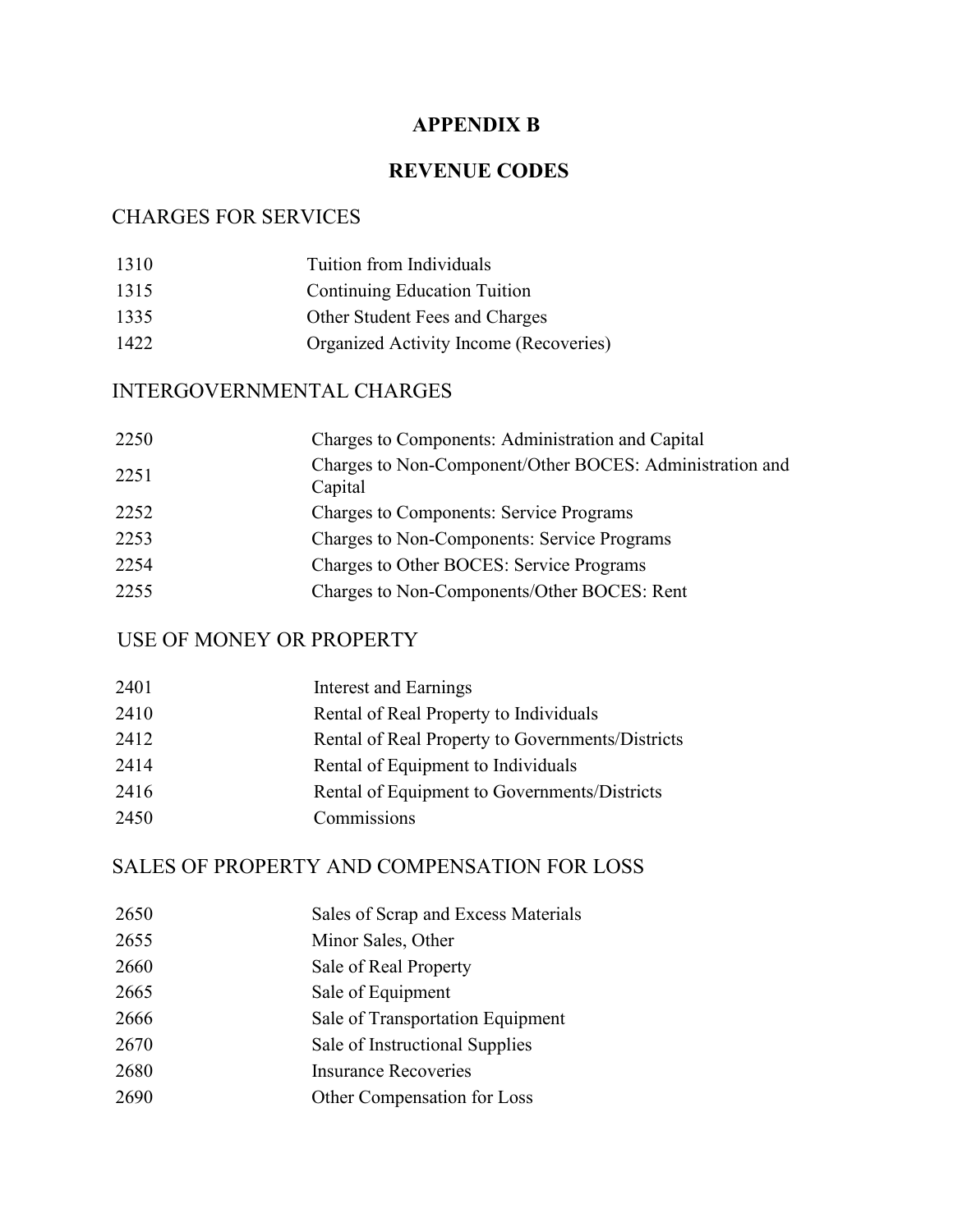# **MISCELLANEOUS**

| 2700               | Reimbursement of Medicare Part D Expenditures     |
|--------------------|---------------------------------------------------|
| 2701               | Refund of Prior Years' Expenses                   |
| 2705               | Gifts and Donations                               |
| 2770               | Other Unclassified Revenues                       |
| <b>STATE AID</b>   |                                                   |
| 3140               | Pre-Kindergarten                                  |
| 3289               | Other State Aid                                   |
| <b>FEDERAL AID</b> |                                                   |
| 4109               | <b>Federally Affected Areas</b>                   |
| 4110               | Migrant Children                                  |
| 4111               | Career and Technical Education Incentives         |
| 4126               | Education of Children from Low-Income Families    |
| 4170               | <b>Adult Basic Education</b>                      |
| 4174               | <b>Welfare Education</b>                          |
| 4219               | ESEA Title IV-B: Libraries & Learning Resources   |
| 4220               | ESEA Title IV-C: Educational Innovation & Support |
| 4256               | Handicapped Children                              |
| 4277               | <b>Vocational Education</b>                       |
| 4289               | Other Federal Aid                                 |
| 4290               | <b>Job Training</b>                               |
|                    |                                                   |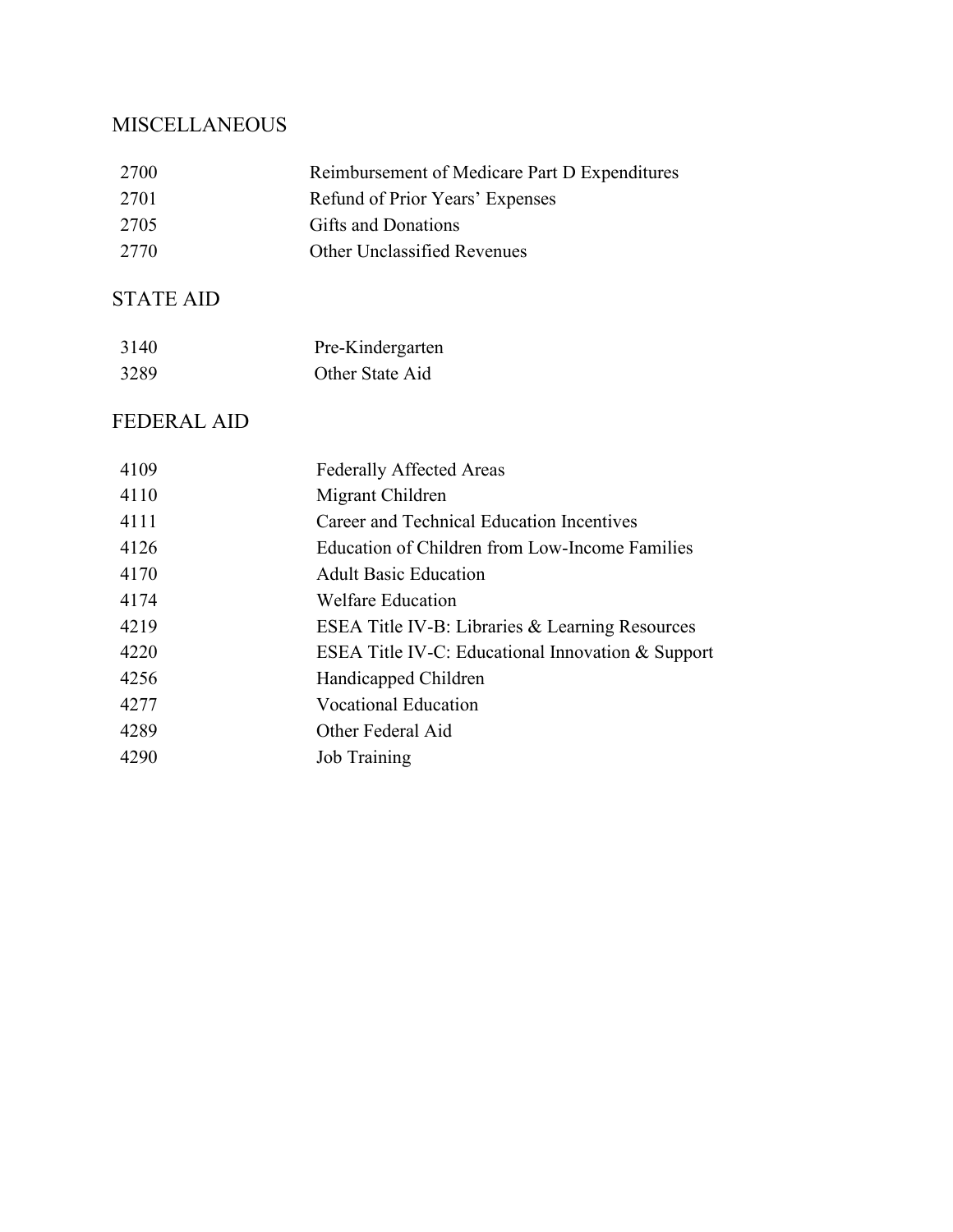# **APPENDIX C**

# **UNIFORM SYSTEM OF ACCOUNTS**

The Office of the State Comptroller (OSC) creates and maintains all of the account codes for the BOCES. This handbook contains a subset of the allowed account codes. OSC maintains the Accounting and Reporting Manual for School Districts (https://www.osc.state.ny.us/files/local-government/publications/pdf/accounting-andreporting-manual-for-school-districts.pdf). Certain account codes specific to BOCES may not be included in the publication linked above but can be found in the OSC printed BOCES Manual dated April 1994 (Blue Book). The Office of State Aid maintains a copy of the Blue Book that can be sent by PDF if requested.

NOTE: Account codes are not the same as activity codes. Activity codes (AKA: CoSers) are created by NYSED's Office of Education Management Services for a template of what a service can encompass. Account codes are created by OSC in accordance with generally accepted governmental accounting (GAAP) and financial reporting principles, and OSC's interpretations of such principles where pronouncements are silent or do not address problems common among school districts within New York State.

NOTE: The list of account codes in OSC's Accounting and Reporting Manual for School Districts does include codes that the BOCES are NOT allowed to use. For any questions regarding whether a code may be used for the BOCES please contact OSC Division of Local Government and School Accountability [\(localgov@osc.ny.gov\)](mailto:localgov@osc.ny.gov).

## **POSITION CODES**

Code

01 Accounting and Accounting Clerks – Those who perform the activities of designating and maintaining financial, staff, pupil, program or property records; or controlling and certifying expenditures and receipts.

02 Administrative Assistant to Chief Executives – Assists the chief executive officer in developing policy and program plans and performing other executive management activities.

04 Assistant Director or Manager – Assists in directing and managing an operation of the BOCES for which policy and program plans have been broadly established.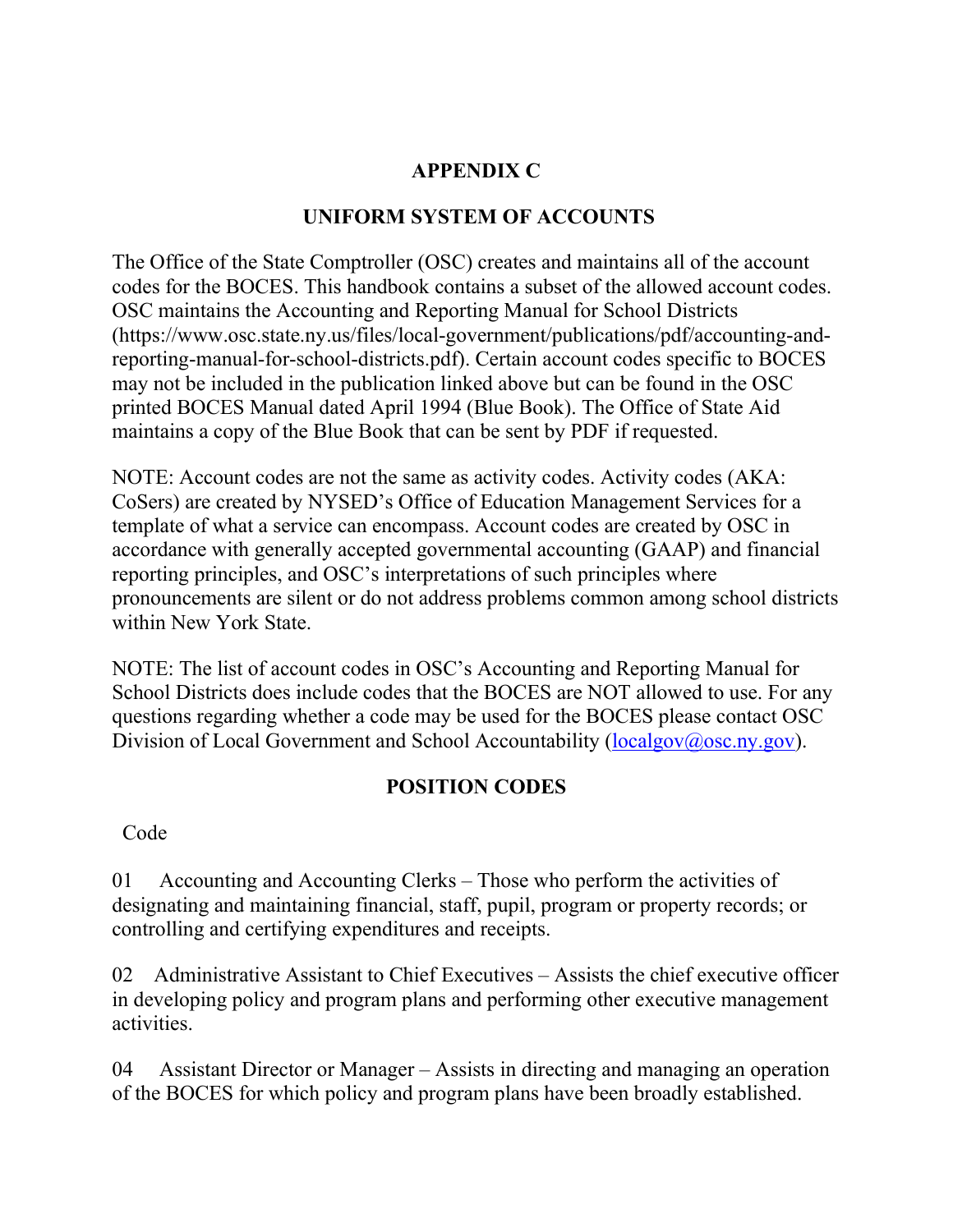05 Attendance Clerk – Staff member who enforces compulsory attendance laws, analyzes causes of nonattendance and identifies patterns of nonattendance for the purpose of improving school attendance.

06 Attorney – Staff member who is qualified to practice law and perform the activities of an attorney for the BOCES.

07 Budget Analyst – Principal activity relates to budget formulation, operation and analysis.

08 Chief Executive – Performs the management activities of the BOCES.

09 Clerical Worker – Performs clerical services such as preparing, transferring, transcribing, systematizing or preserving written communications and records; or operating mechanical equipment such as bookkeeping machines, key punch machines, duplicating machines and tabulating machines.

10 Cooking or Serving Worker – Performs the activities of preparing or serving food.

11 Counselor – Performs the professional activities of assisting pupils in making plans and choices in relation to education, vocation or personal development.

12 Crafts and Trades Worker – Performs activities such as carpentry, masonry, plastering, painting, plumbing, steamfitting, sheetmetal work, glazing and mechanical repairing.

13 Custodian – Performs school plant housekeeping, servicing and security services, such as cleaning; operating heating, ventilating and air-conditioning system; guarding and caring for school property; and servicing building equipment.

14 Dental Hygienist – A qualified dental hygienist who performs technical dental hygiene activities.

15 Dentist – A qualified dentist who performs professional dentistry activities.

16 Director or Manager – Directs or manages an operation of the BOCES for which policy and program plans have been broadly established.

17 Laborer – Performs manual labor not classified in another assignment activity.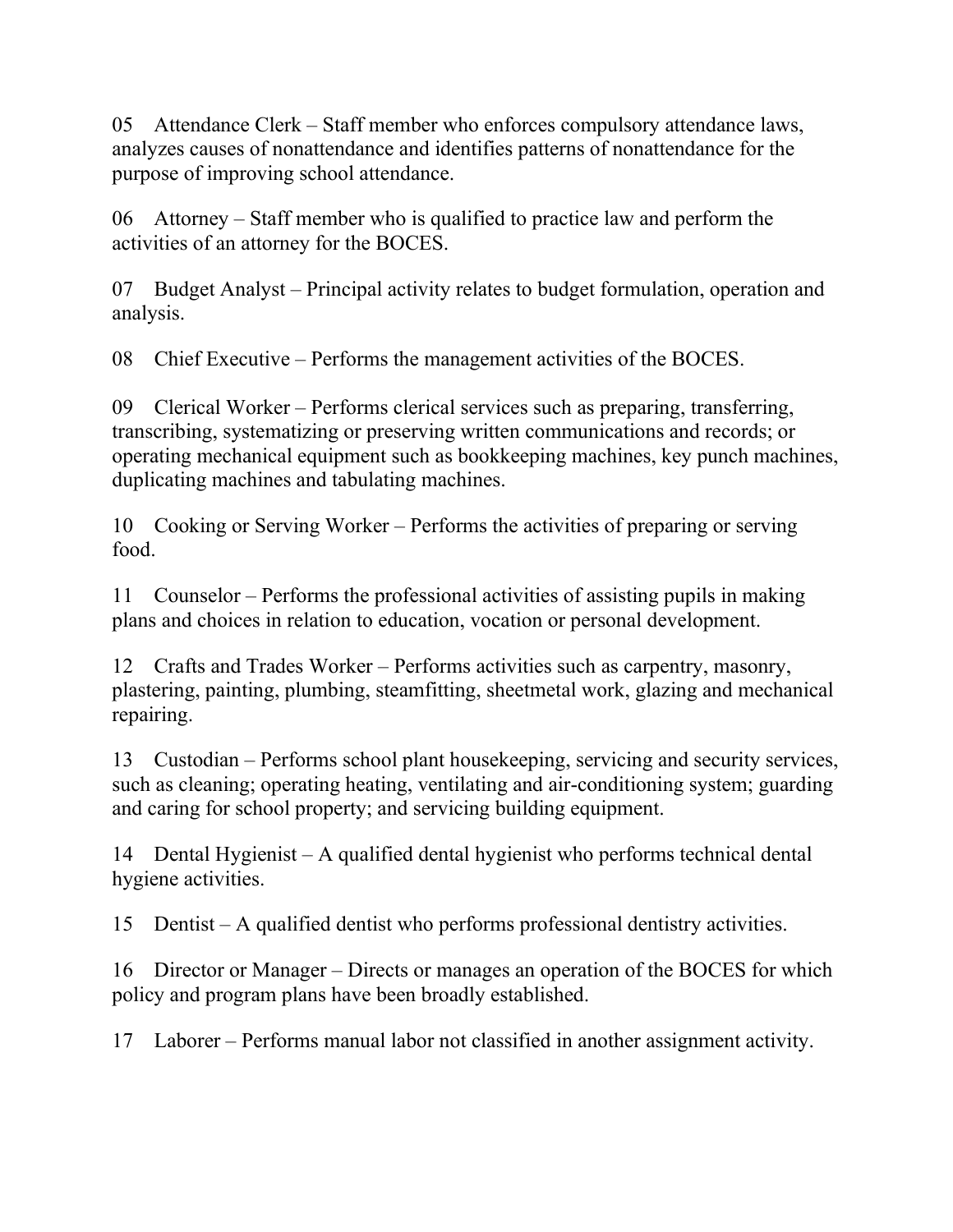18 Librarian – Performs professional library service activities such as ordering, cataloging, processing and circulating books and other materials; planning the use of the library by teachers, pupils or others; selecting books and materials; participating in faculty planning for the use of books and materials; and guiding teachers, pupils and others in the use of the library in schools or community service programs.

19 Nurse – A qualified nurse who performs the activities of professional or practical nursing.

20 Physician – A qualified medical doctor who performs medical or psychiatric service activities.

21 Psychologist – Performs the professional activities of a psychologist.

22 Purchasing Clerk – Performs activities in connection with acquiring property, supplies and materials for the school.

23 Social Worker – Performs the professional activities of assisting in the prevention and solution of the personal, social and emotional problems of individuals which involve such relationships as those of the family, school and community.

24 Stores Handler – Performs the activities of receiving, storing and dispensing school supplies, materials and equipment.

25 Supervisor – Provides leadership, guidance and expertness in a field of specialization for the purpose of improving the performances of staff members.

26 Teacher – Staff members who instruct pupils in course or non-course instructional situations.

27 Teacher Aide – Performs activities of a non-teaching nature which are not classified as professional education, but which assist a staff member to perform professional educational teaching assignments.

28 Testing Technician – Administers educational and psychological tests.

29 Therapist – Performs activities involving career or physical methods of treatment and rehabilitation.

30 Vehicle Operator – Drives a vehicle such as a bus, truck or automobile.

31 Coordinator – Provides professional direction, assistance or advice to improve district program activities.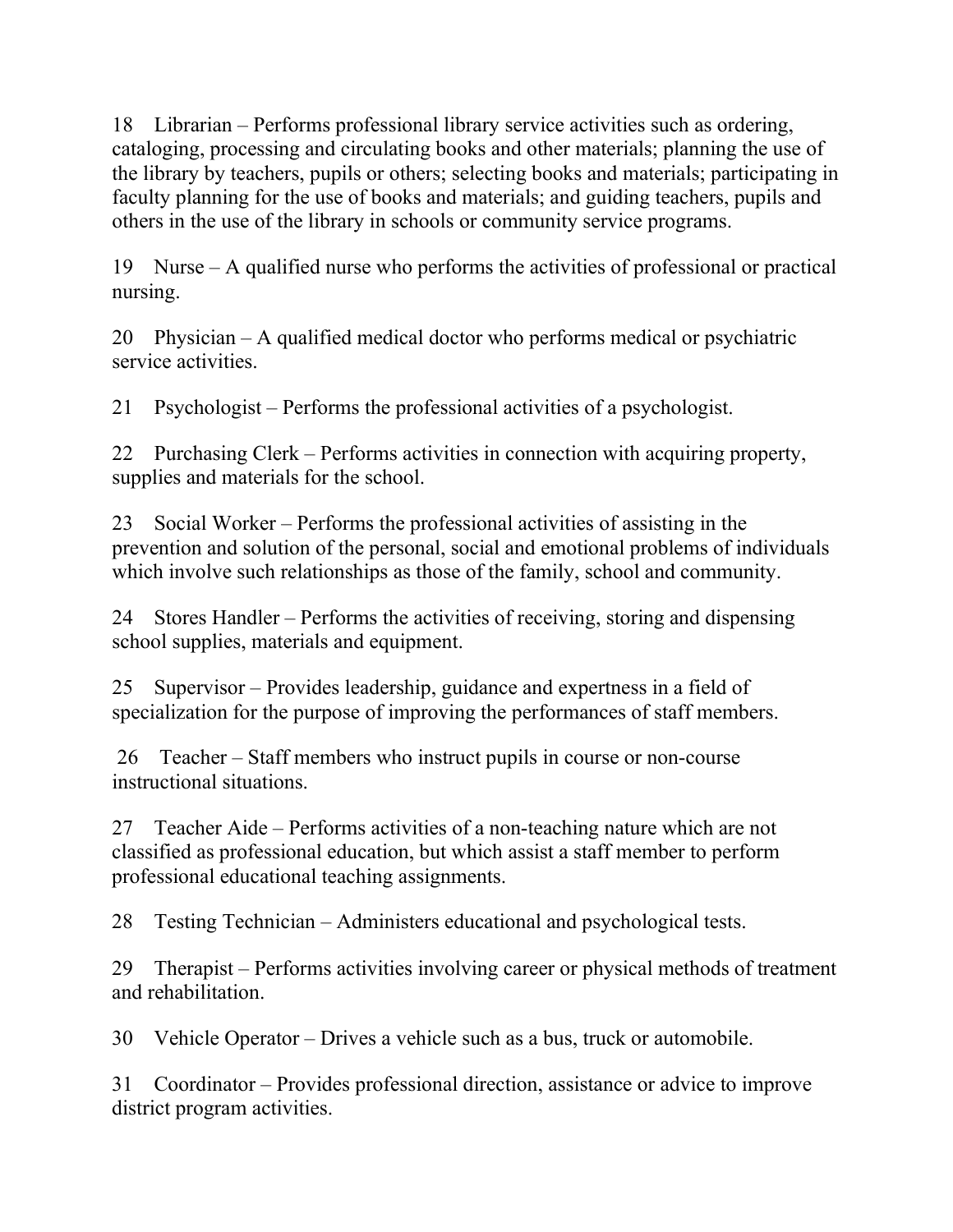32 Computer Operator – Monitors and operates the control console of the computer.

33 I/0 Clerk – Manually operates key-driven machines to record data either in the form of punched cards or on magnetic tapes or disks.

34 Programmer – Prepares programs for a computer, prepares problem solving procedures and flow charts and/or writes and debugs routines.

35 Technician – Uses specialized technical skills to perform a specific service, e.g., AV technician.

36 Teacher Assistant – Provides instructional services to pupils under the supervision of a certified teacher. (This code is used for CO-SER reference only; it is not part of the Uniform System of Accounts.)

99 Other – Performs activities not classified in the above listings.

# **APPENDIX D**

# **COMMENT CODES**

Coding Meaning

- 29 Nonaidable expenses
- 30 Post–Graduates without aid
- 34 Approved without aid pending receipt and review of program description
- 35 Unshared service: approved without aid
- 36 Program does not meet guidelines for approval
- 94 Approved service delivery standards on file for RCC
- 95 Program description not approved
- 96 Program description returned without action
- 97 Approved without aid contingent on approval of 793 Plan
- 98 Other see comments in letter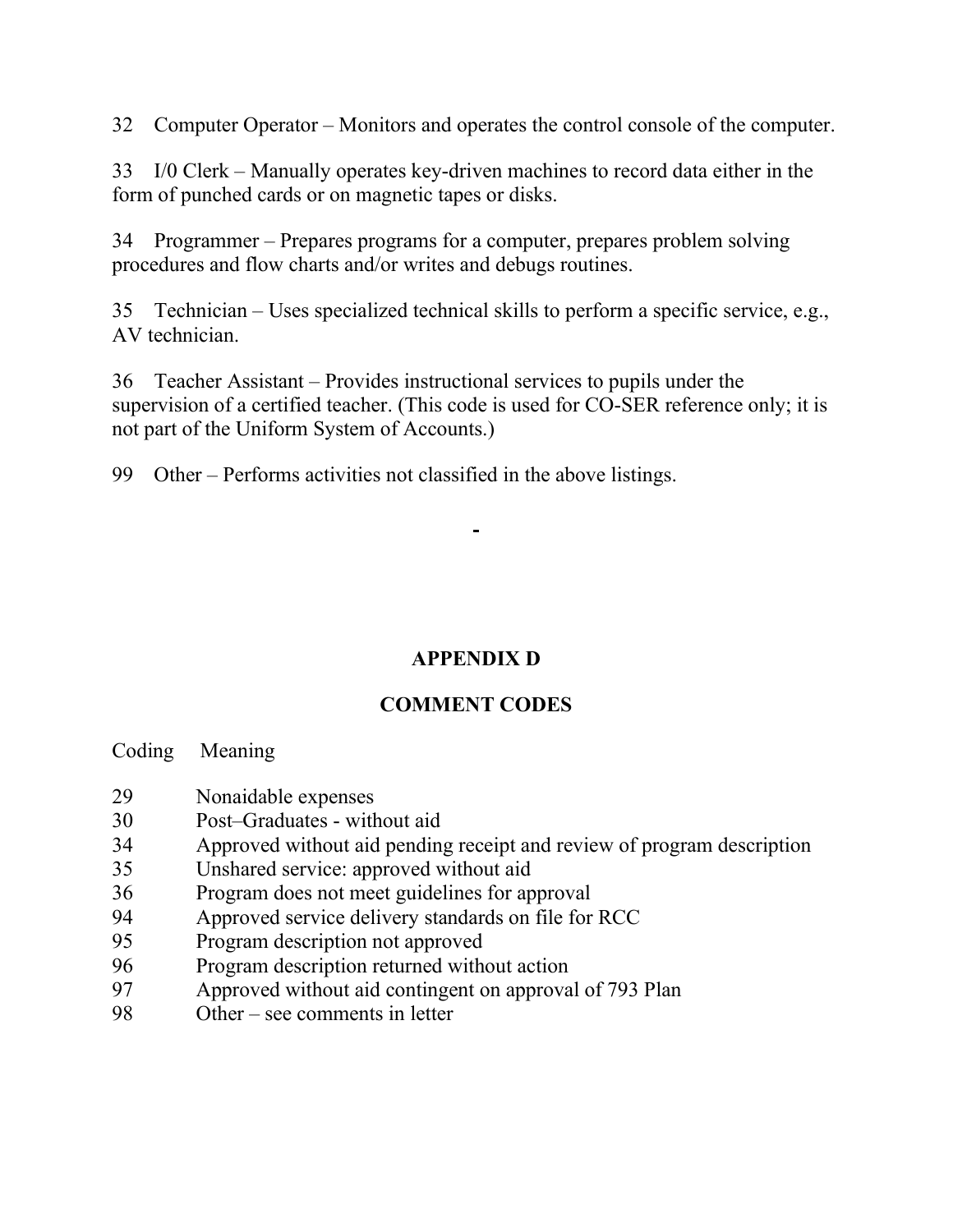#### **APPENDIX E**

#### **BOARD OF COOPERATIVE EDUCATIONAL SERVICES**

#### **--- Supervisory District of**

#### **--- County**

#### **Sponsorship Agreement**

The purpose of this agreement between --- school district and the Board of Cooperative Educational Services for the --- Supervisory District of --- County is to describe the responsibilities of the parties and to identify the conditions under which BOCES will operate certain self-sustaining instructional activities for adults during the 20**--- –** 20**---** school year.

It is agreed that the best interest of the residents of the area and of the enrollees in the instructional activities will be served by such BOCES operation based upon a number of considerations.

- <sup>o</sup> School districts are authorized to provide such instructional activities under Education Law (Section 4602 and others).
- <sup>o</sup> BOCES are authorized to provide such instructional activities under Education Law (Section 1950) as approved by the Commissioner.
- <sup>o</sup> Joint performance by municipal corporations and/or performance by one for the other of authorized functions is authorized under the General Municipal Law (Section 119 and others).
- <sup>o</sup> Existing need and interest surveys, together with other planning information, indicate that there is sufficient interest among adults in the subscribing districts to support certain self-sustaining instructional activities.
- <sup>o</sup> The number of enrollees in such a program for adults in a single school district would not warrant the operation of a comprehensive program, or if offered would be uneconomical to operate. A single program planned for all of the subscribing school districts in the area offers a wider choice for enrollees and more economical operation.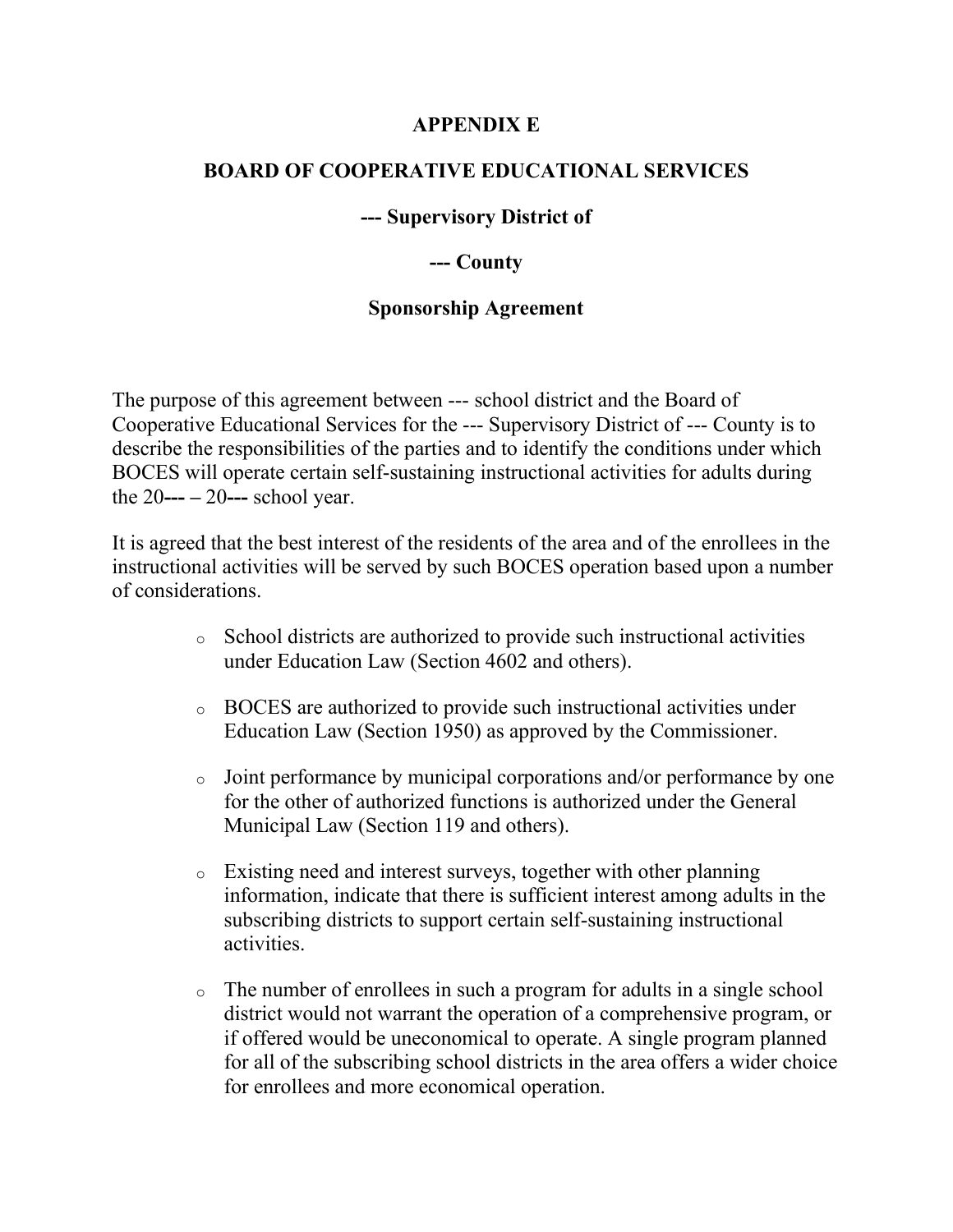<sup>o</sup> The development of a single plan for the area will permit selecting the location for each of the activities which is most convenient for the majority of the enrollees without regard to individual district boundaries.

The operation by BOCES of programs for adults in career and technical education has developed a recognition among residents of the area that BOCES is an appropriate agency for such services. A staff with skills in planning and managing programs for adults already exists.

In consideration of the above and in consideration of the support expressed by other subscribing school districts, it is agreed that BOCES operate a program of selfsustaining activities during the 20**--- -** 20**---** school year in the manner described below:

- <sup>o</sup> BOCES will develop a plan for Continuing Education to serve adult residents in this school district and in other subscribing school districts within the BOCES area.
- <sup>o</sup> The plan will be developed in cooperation with all districts in the BOCES area, including non-subscribers and --- Community College, in order to provide the needs of residents in an effective manner, avoiding uneconomical duplication of programs.
- $\circ$  It is the intent of both parties to operate a program which will break even financially without accumulating a surplus nor creating a burden upon the school taxpayers of the area.
- <sup>o</sup> The plan, identifying the separate courses, line item budgets, schedules, locations and fee schedules, will be submitted to the district for acceptance at the same time it is submitted to the Commissioner for approval, but in no case less than 30 days before the scheduled dates for registration. The plan will include evidence of non-duplication of activities or statements of concurrence from agencies sponsoring such duplicating activities.
- <sup>o</sup> The board of education of the district will indicate acceptance of the proposed plan as the authorization for BOCES to proceed with that program approved by the Commissioner.
- <sup>o</sup> Within 5 days subsequent to registration, a course-by-course calculation of the revenues to be received will be supplied to the district by BOCES. In the event that projected revenues are insufficient to support the